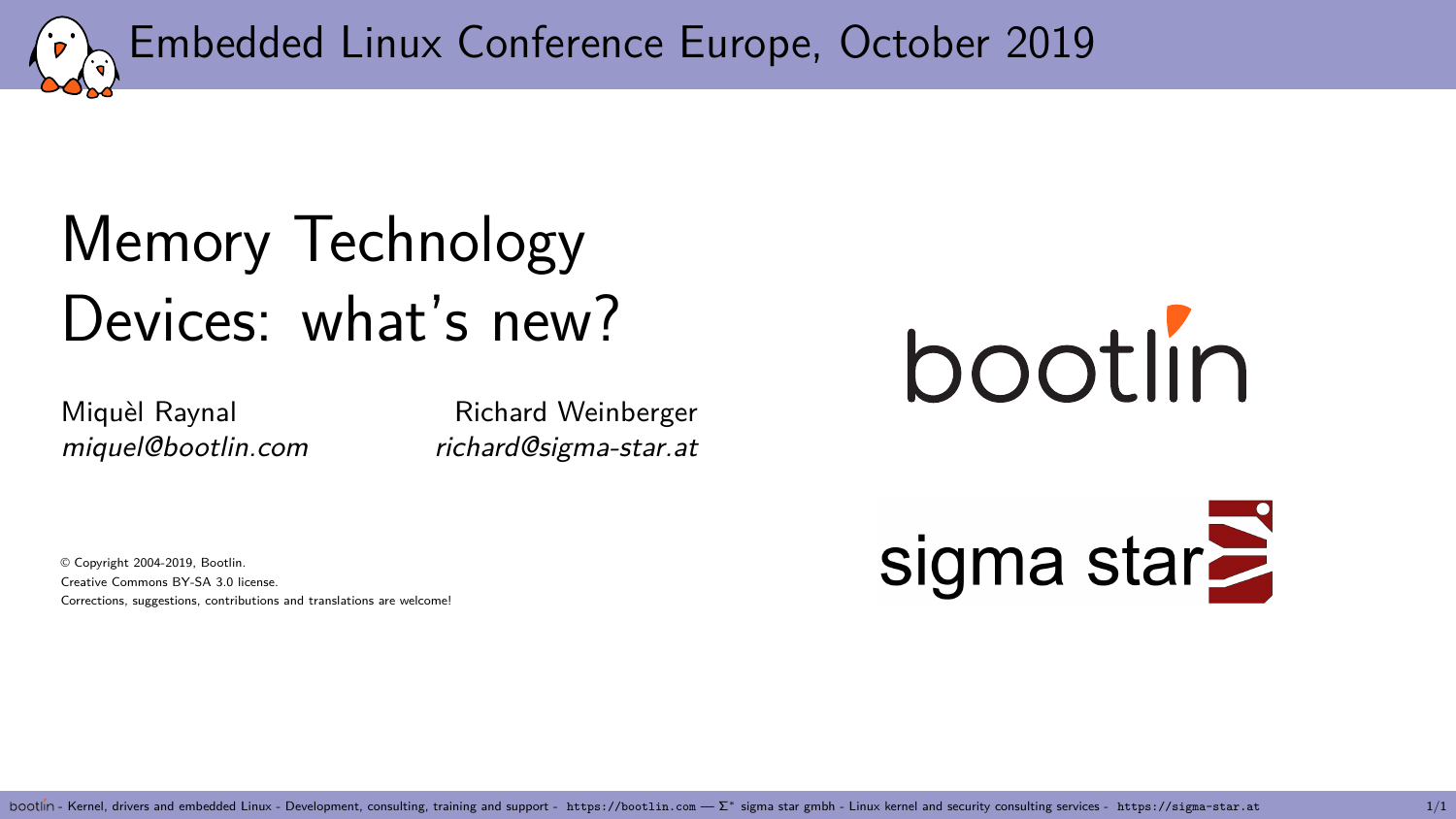#### What exactly are we talking about?  $\mathcal{L}$

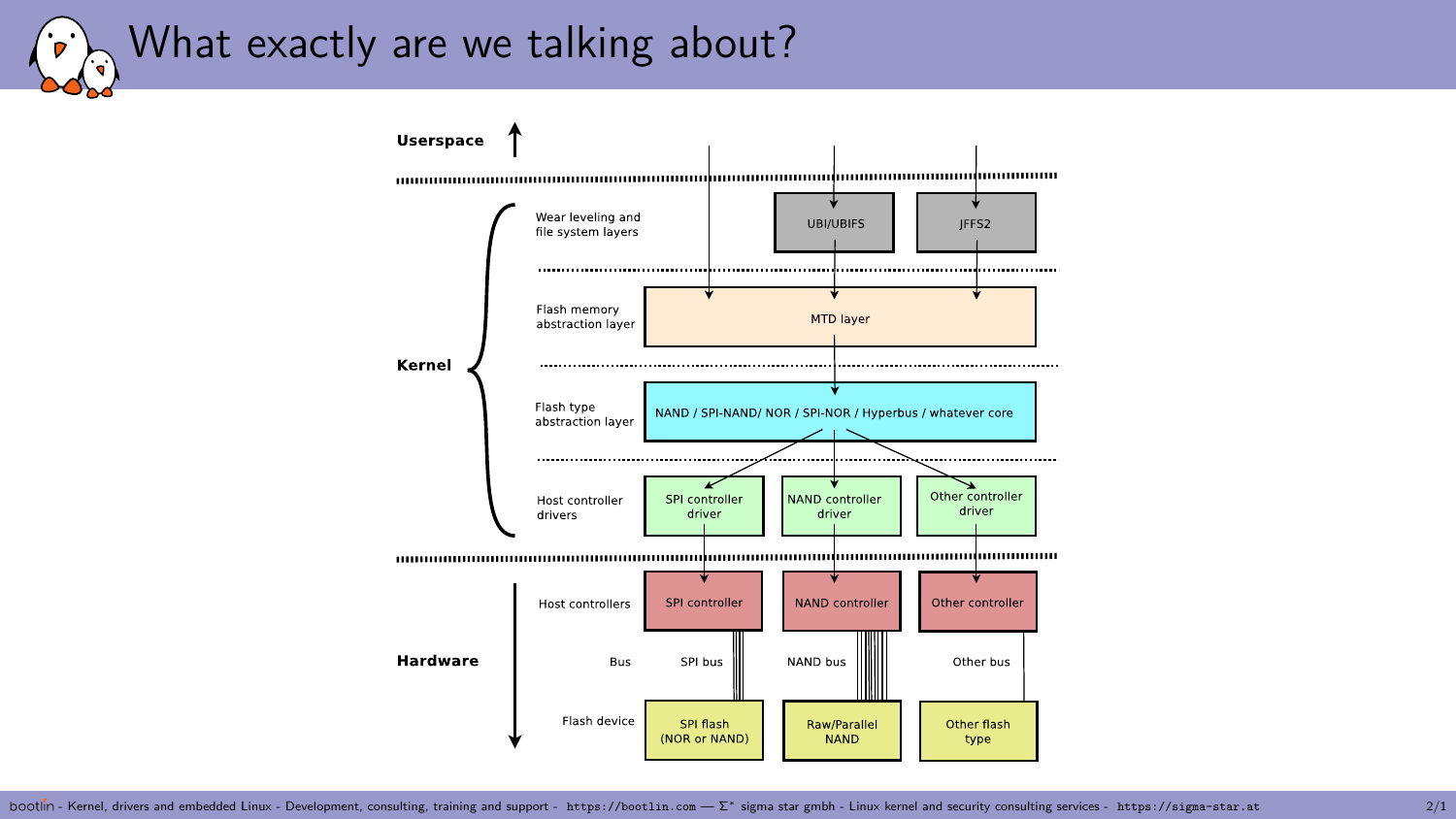

#### $\blacktriangleright$  Lot's of changes in the maintainers team

- − Adrian (UBIFS)
- − Artem (UBI/UBIFS)
- − Boris (MTD/NAND)
- − Brian (MTD)
- − Cyrille (SPI-NOR)
- − David (MTD)
- − Marek (MTD)
- Richard (MTD/NAND/UBI/UBIFS/JFFS2), aka the pillar
- + Frieder (MTD)
- + Miquèl (MTD/NAND)
- $+$  Tudor (SPI-NOR)
- + Vignesh (MTD/HyperBus)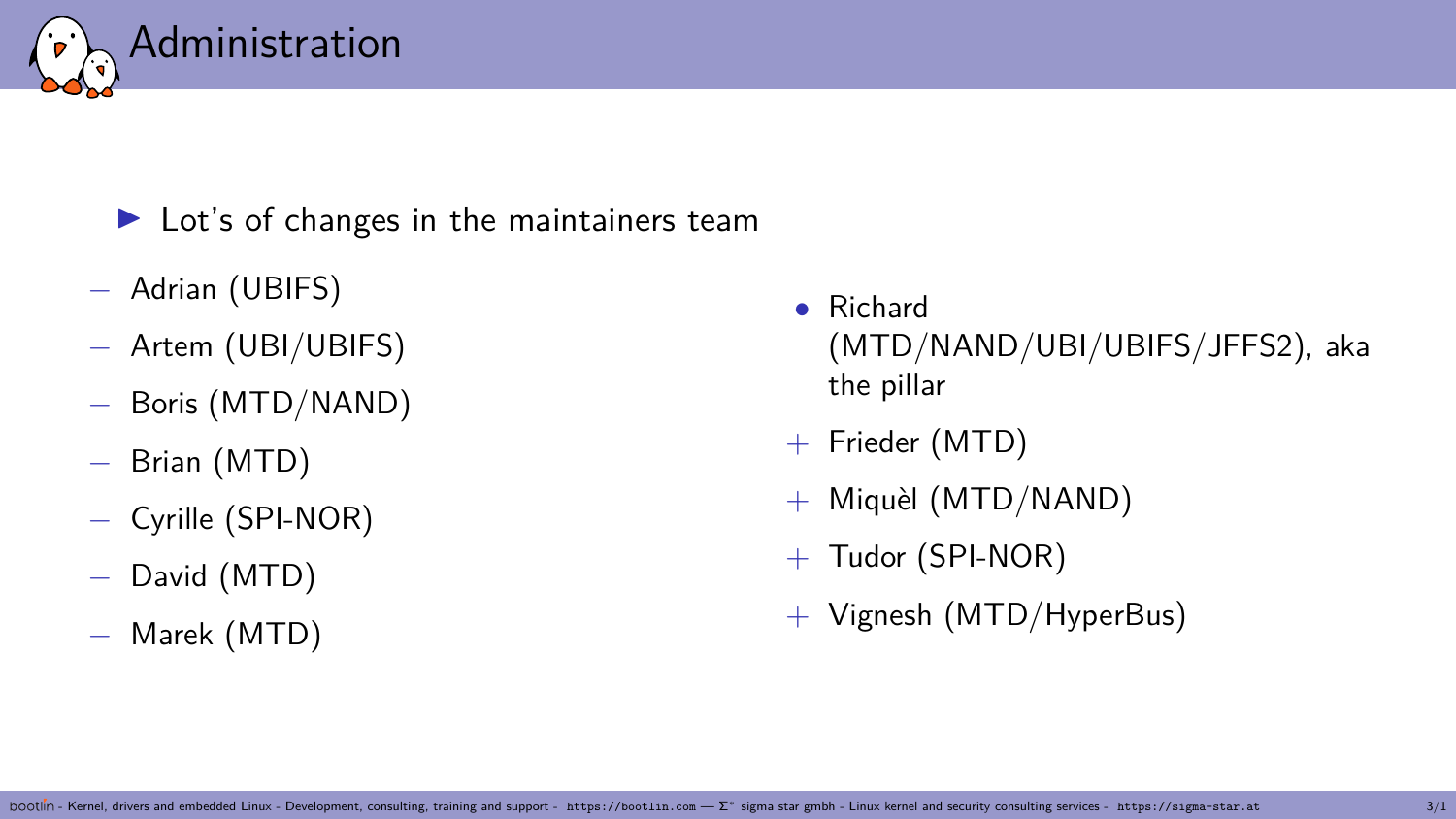

 $\blacktriangleright$  Migration to a kernel.org repository:

https://git.infradead.org/linux-mtd.git

https://git.kernel.org/pub/scm/linux/kernel/git/mtd/linux.git

- $\triangleright$  mtd/fixes (all fixes)
- $\triangleright$  mtd/next (MTD + parallel NORs + HyperBus)
- $\blacktriangleright$  nand/next (all NAND flavors)
- $\triangleright$  spi-nor/next (SPI-NORs only)

 $\triangleright$  UBI/UBIFS development is now also on kernel.org: https://git.kernel.org/pub/scm/linux/kernel/git/rw/ubifs.git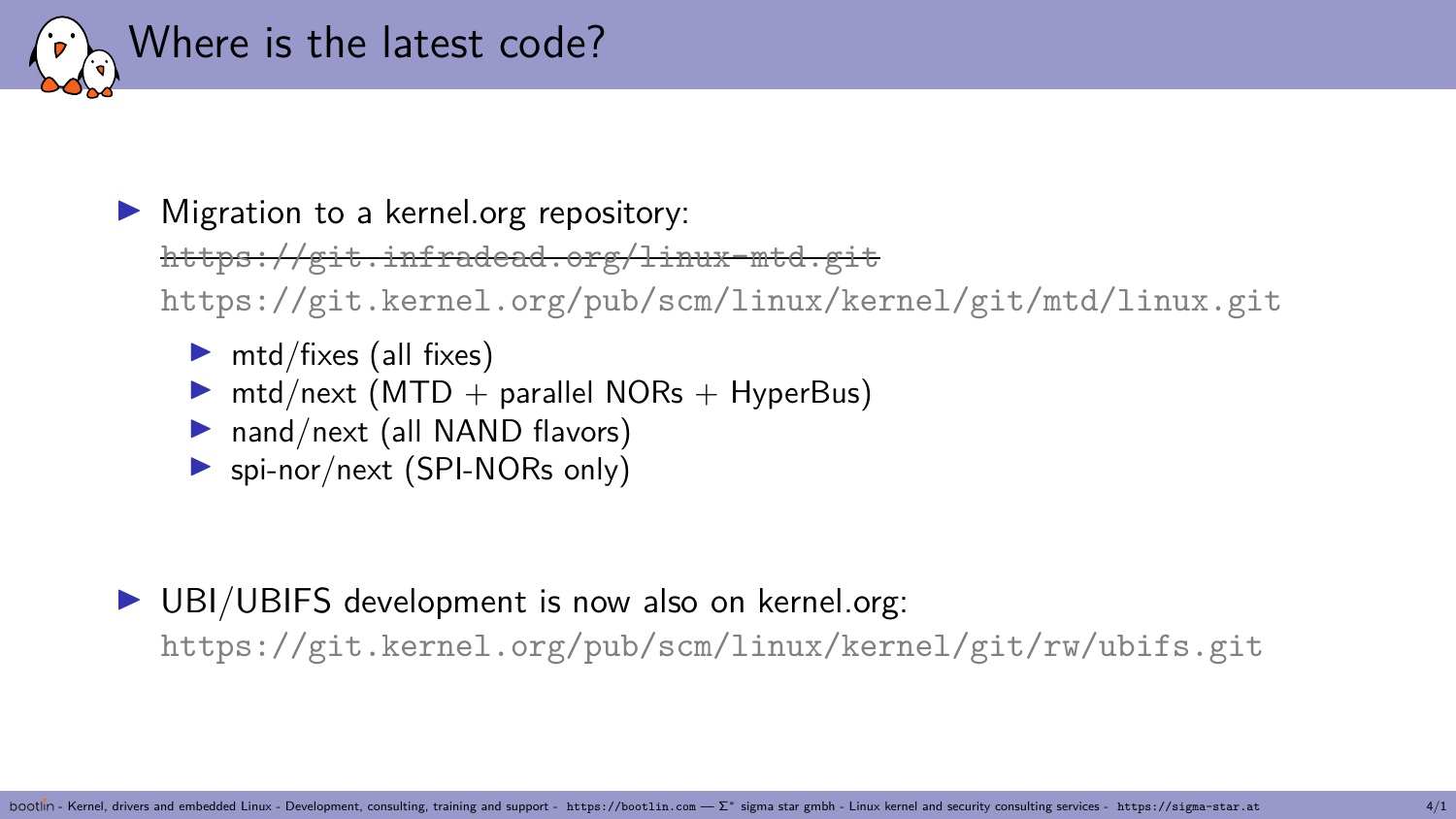<span id="page-4-0"></span>

# [MTD layer](#page-4-0)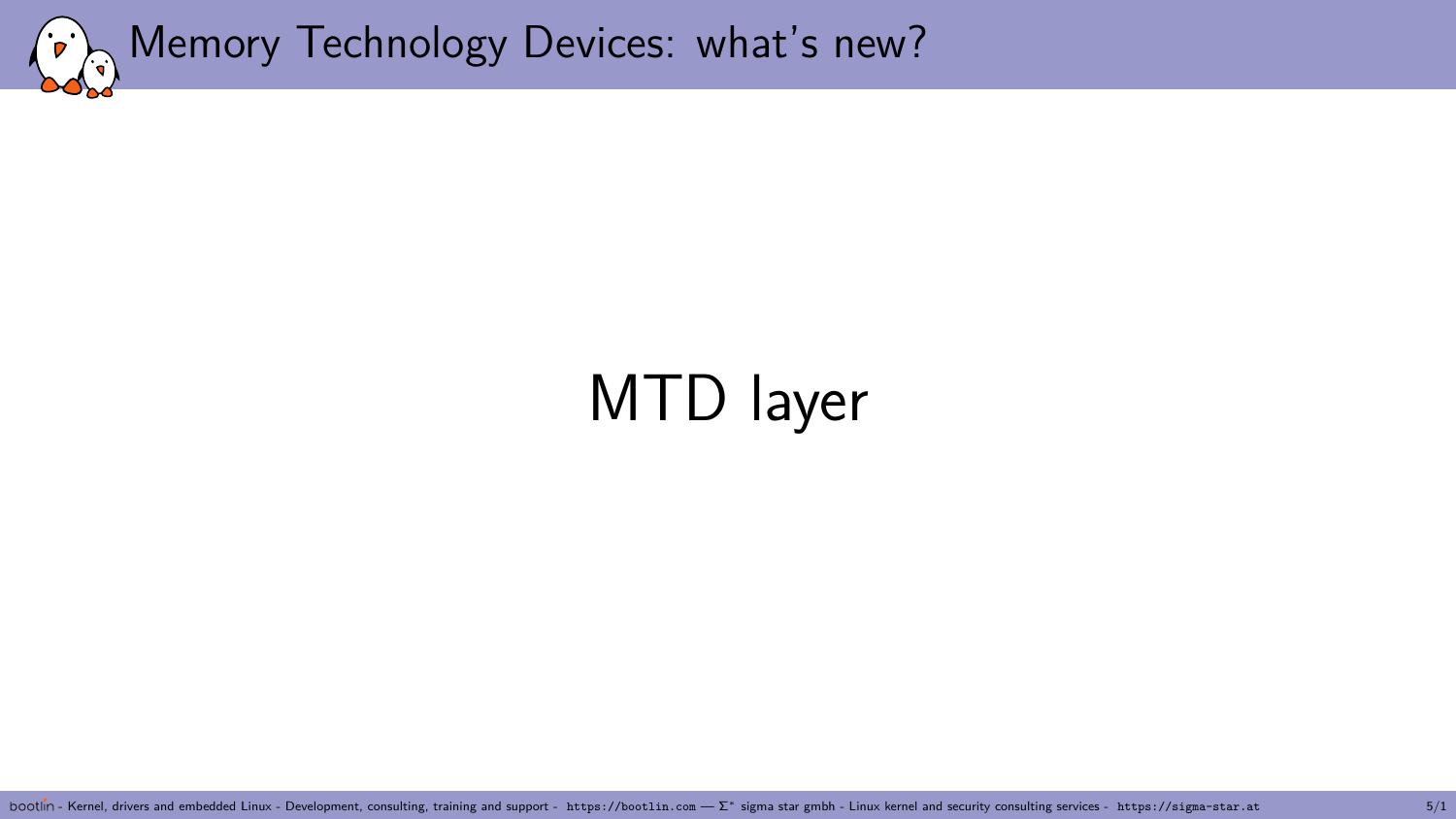

- $\triangleright$  MTD supports panic write since ever
- $\triangleright$  Useful to dump kernel crashes to flash
- $\triangleright$  During panic we must not do complex stuff
- $\triangleright$  Before v5.3 drivers had no way to detect panic write
- $\triangleright$  Now drivers can check the new oops panic write flag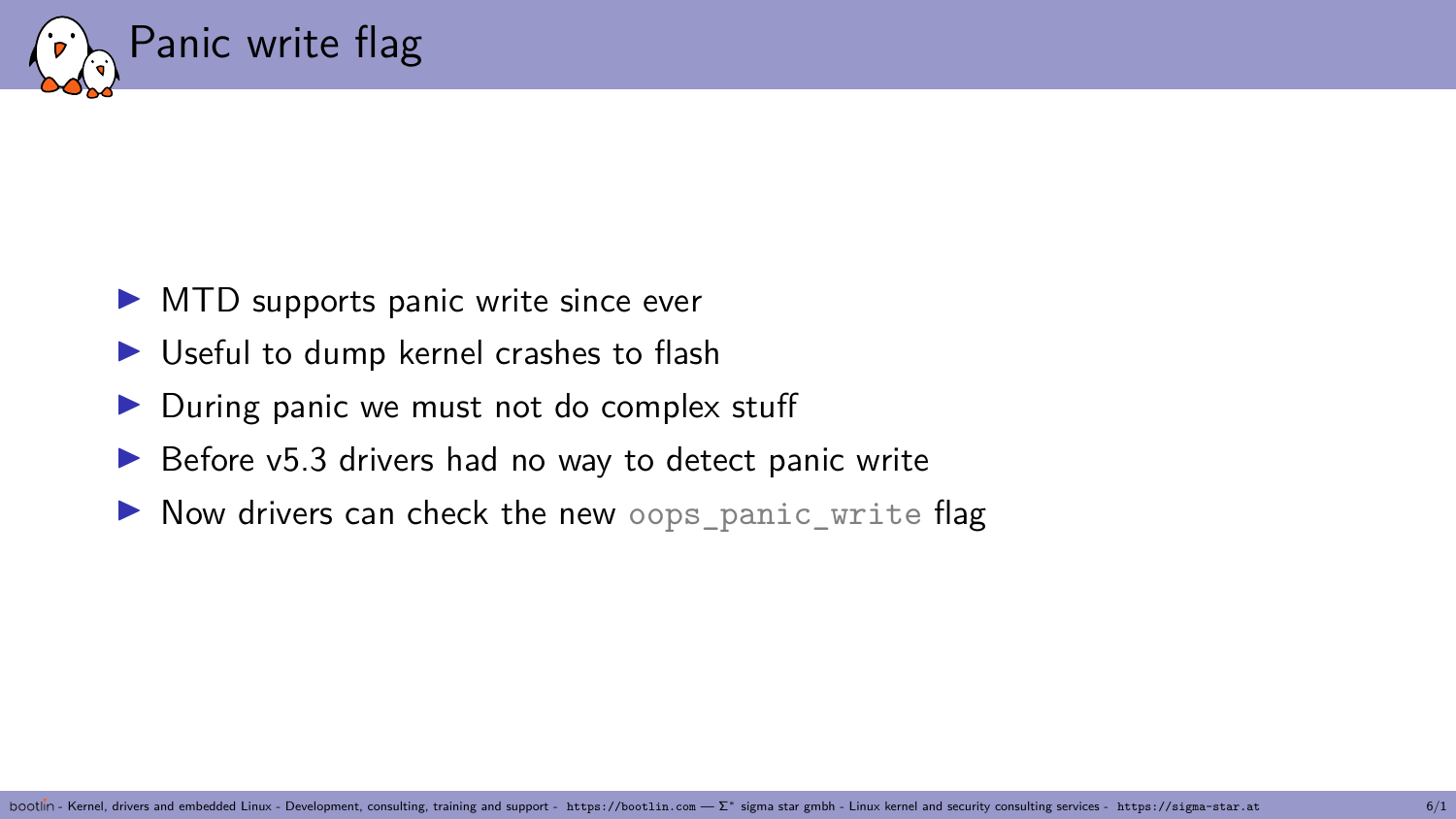<span id="page-6-0"></span>

## [Flash type layers](#page-6-0)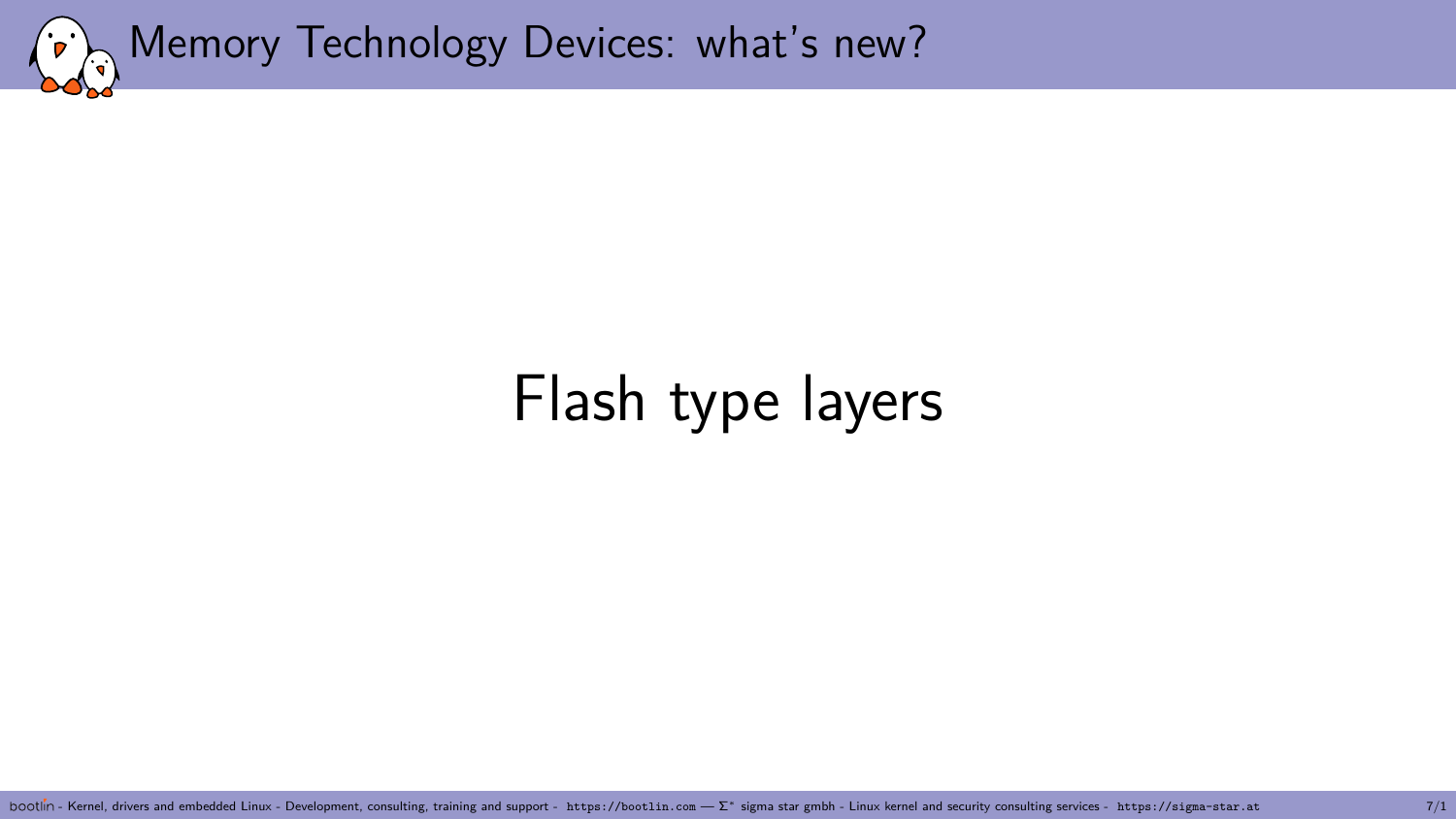

#### I mv items/ where-they-belong/

- $\blacktriangleright$  Creation of a raw/ subdirectory
- $\triangleright$  Onenand drivers moved into the nand/ subdirectory
- $\triangleright$  Code reorganization:
	- **Timings**
	- **ONFI**
	- $\blacktriangleright$  JEDEC
	- $\blacktriangleright$  ...

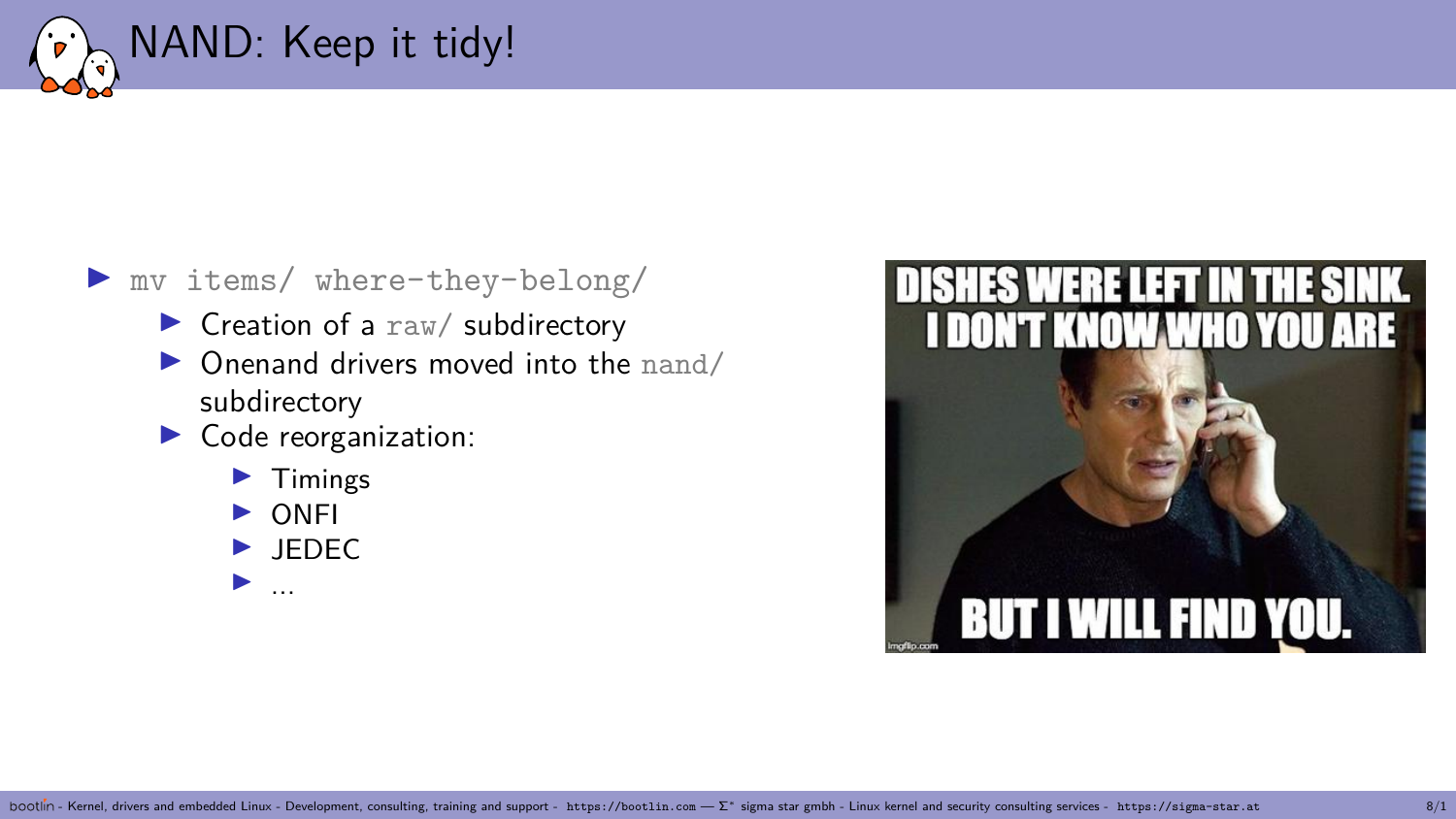

- ▶ Common to all flavors of NAND chips
- $\blacktriangleright$  Abstracts the type of bus (ops)
- Describes the memory organization
	- $\blacktriangleright$  targets  $\blacktriangleright$  luns

 $\blacktriangleright$  planes  $\blacktriangleright$  eraseblocks

- $\blacktriangleright$  Shape the I/O requests
	- $\blacktriangleright$  in-band data offset
	- $\blacktriangleright$  in-band data length
- $\triangleright$  out-of-band data offset ► out-of-band data length ►  $\blacktriangleright$  buffers

 $\blacktriangleright$  pages I ...

- $\triangleright$  Share Bad Block Table handling and Bad Blocks logic
	- $\blacktriangleright$  init  $\blacktriangleright$  cleanup

 $\blacktriangleright$  read  $\blacktriangleright$  update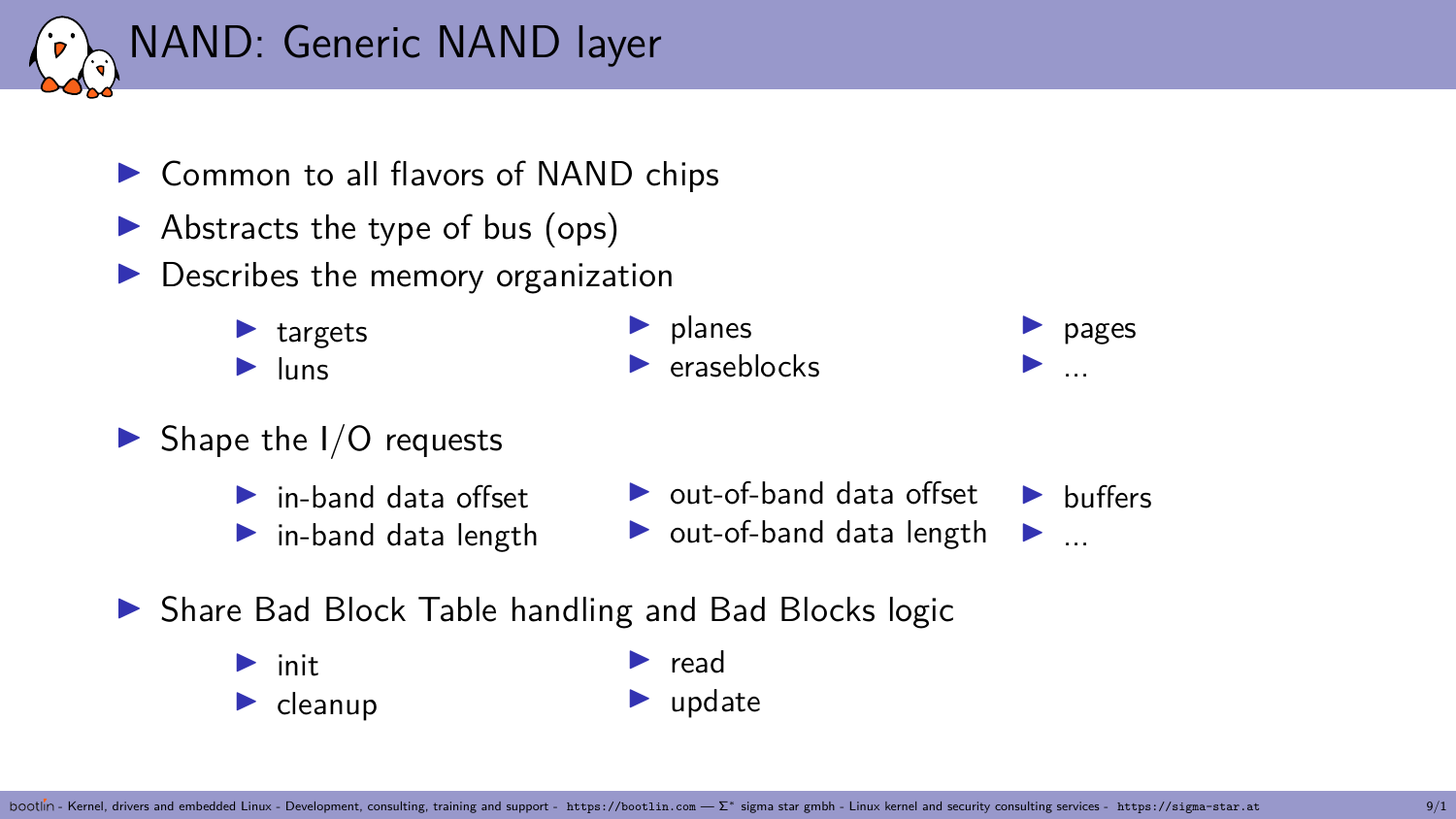

 $\triangleright$  Make a distinction between the controller and the flash chip

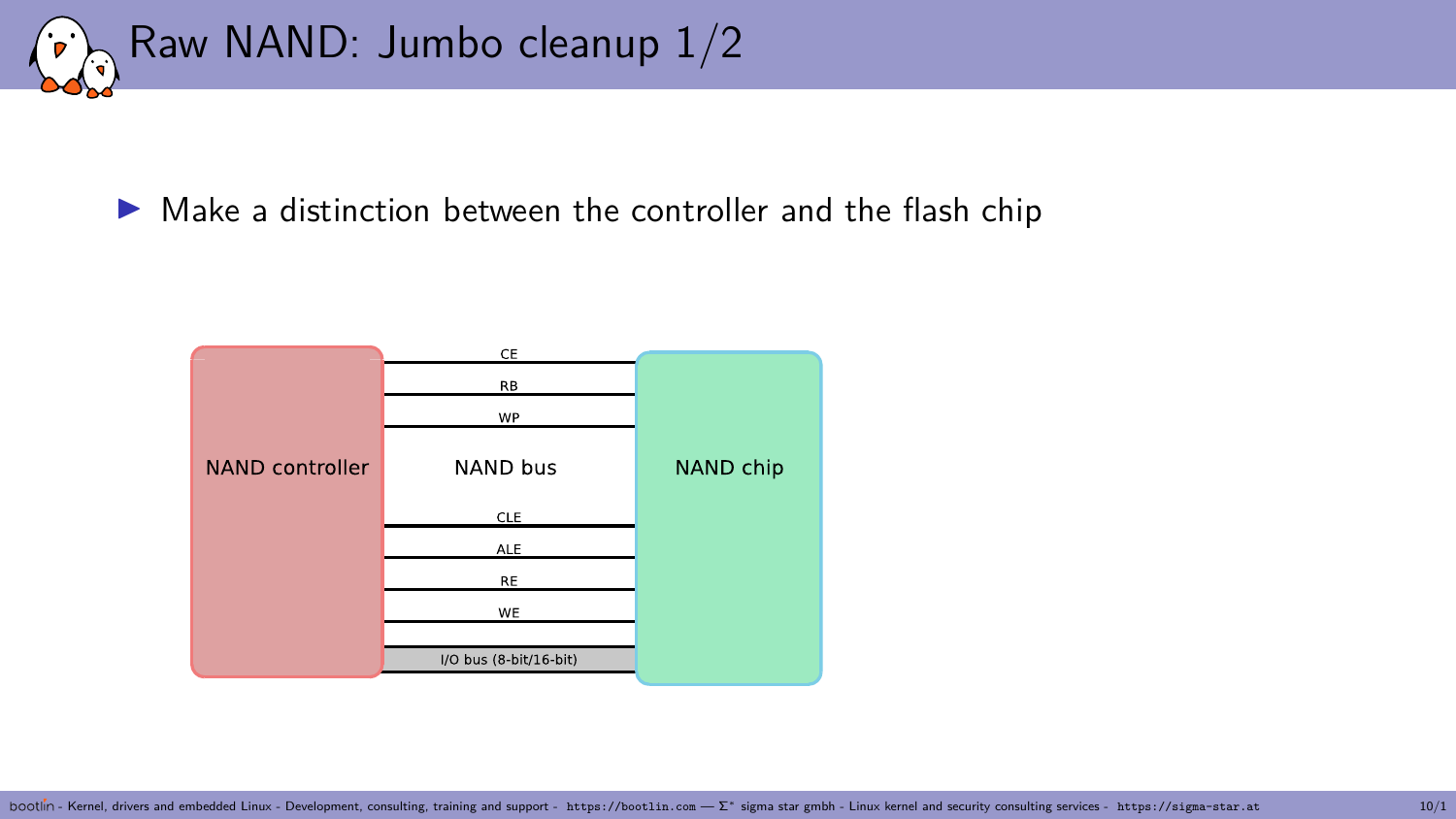

 $\triangleright$  Deprecation of several hooks, creation of a legacy structure

```
drivers/mtd/nand/raw/nand base.c | 618 +
drives/mtd/namd/raw/nand legacy.c | 642 ++++++++++++++++++++++
```
▶ No more MTD objects in the NAND world

```
- * @mtd: MTD device structure
+ * @chip: NAND chip object
[1, 1]-static int nand block markbad lowlevel(struct mtd info *mtd, ...)
+static int nand block markbad lowlevel(struct nand chip *chip, ...)
 {
        struct nand chip *chip = mtd to nand(mtd);
+ struct mtd info *mtd = nand to mtd(chip);
```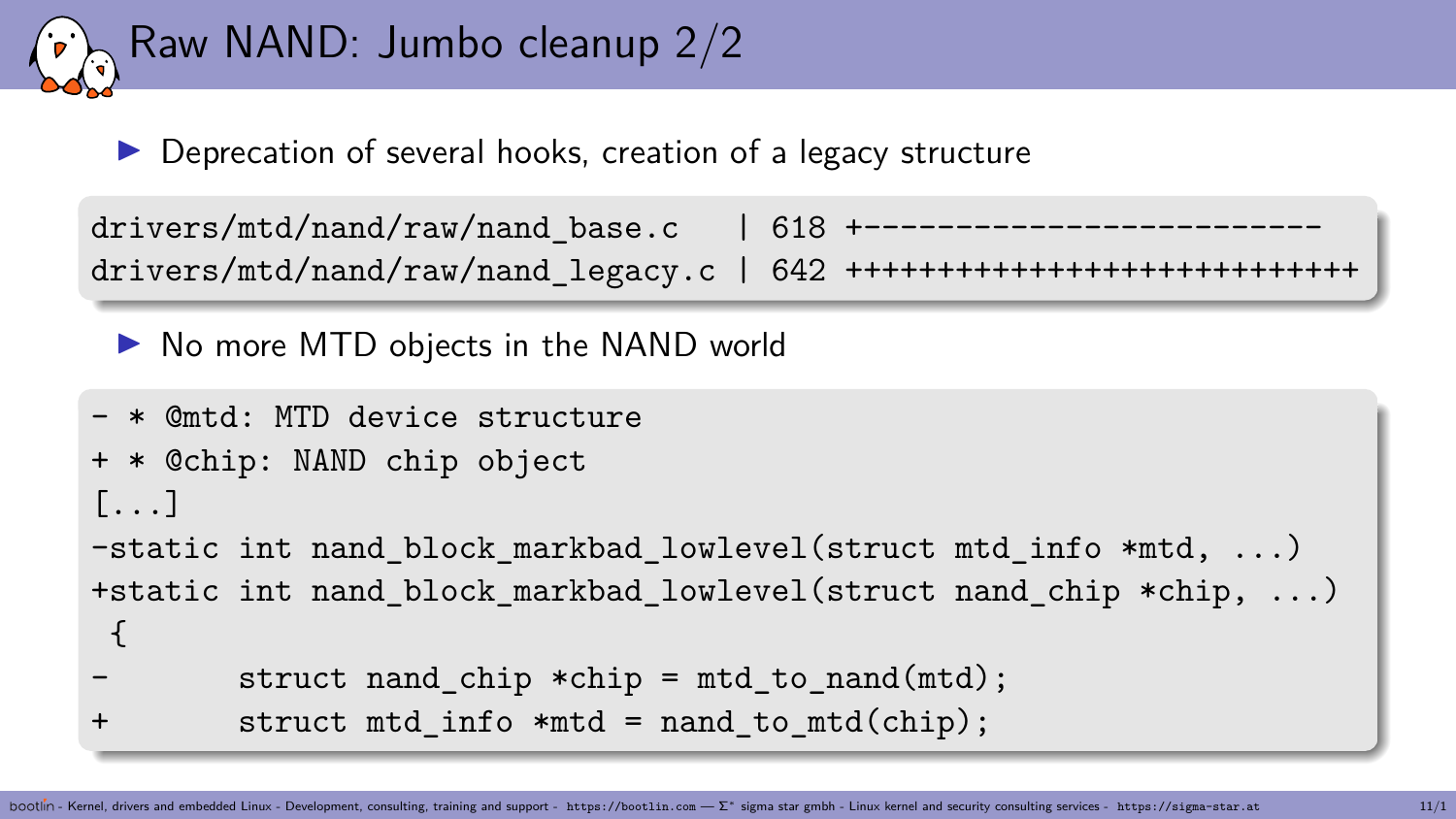



- $\blacktriangleright$  Controllers can usually handle more complex/higher-level operations (sometimes they cannot even send a single cycle)
- $\blacktriangleright$  The API is incomplete
- Workaround for driver developers:  $overload$  ->cmdfunc()
	- $\rightarrow$  re-implementing everything?
		- $\blacktriangleright$  Hard to maintain
		- Incomplete implementations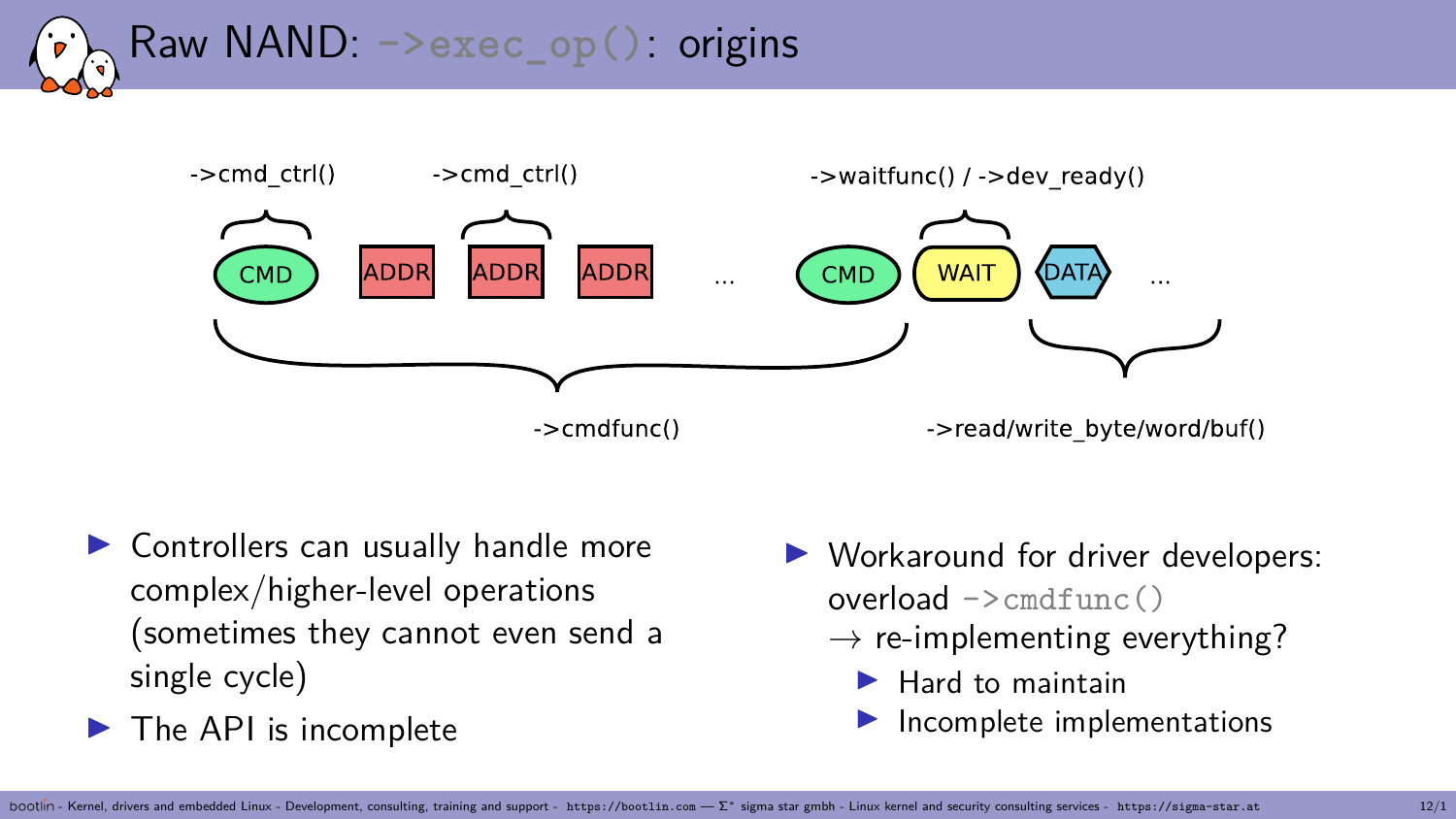# Raw NAND: **->exec\_op()**: one hook to rule them all

- $\blacktriangleright$  Asks to execute the whole operation
- $\blacktriangleright$  Just a translation in NAND operations of the MTD layer orders
- $\blacktriangleright$  An array of instructions is passed

 $\blacktriangleright$  The controller's implementation will parse the sequence, split it in as many sub-operations as needed/supported and execute

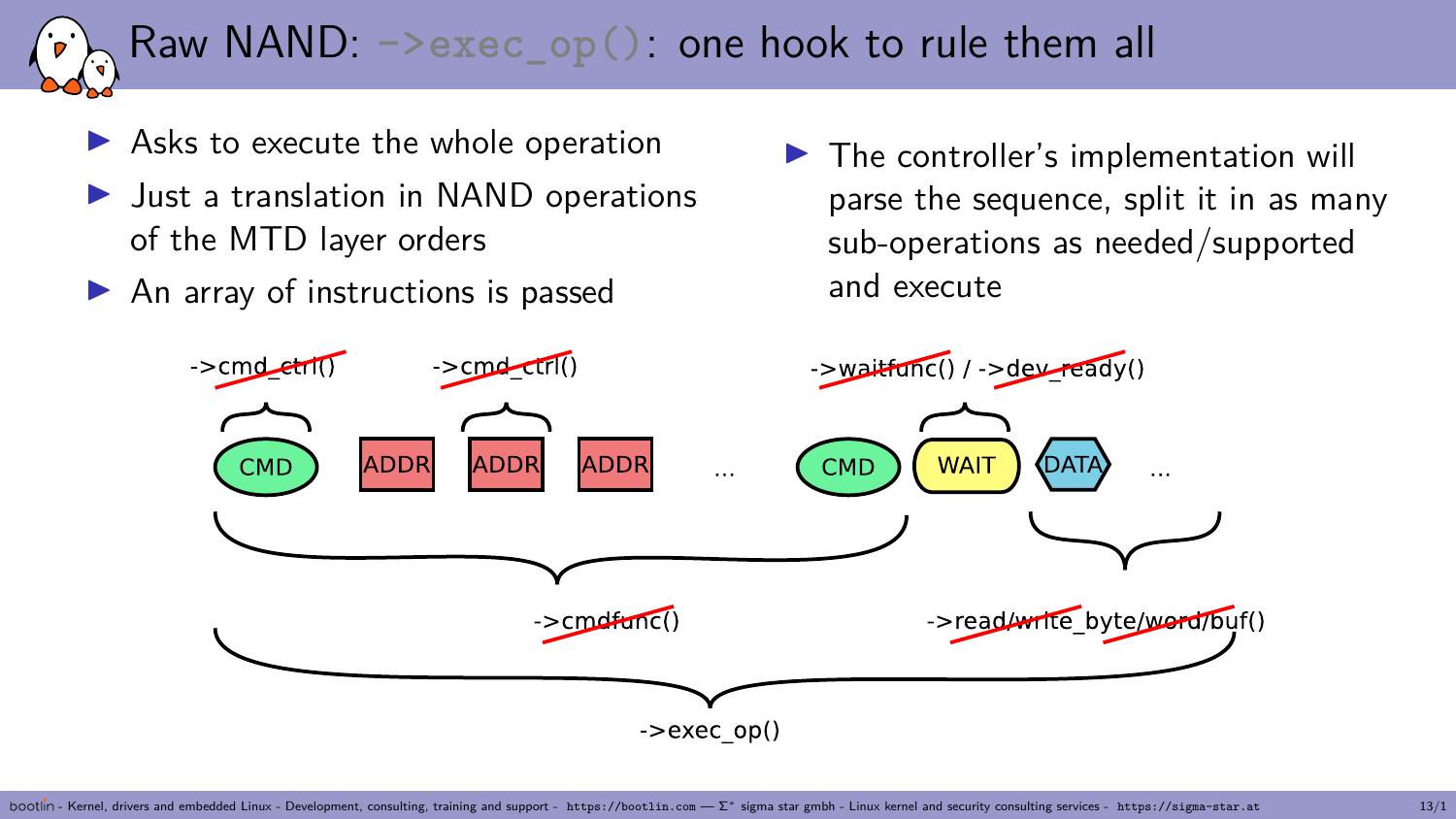Raw NAND: A journey supporting Micron's hardware

 $\blacktriangleright$  a.k.a: why we tend not to believe hardware manufacturers?

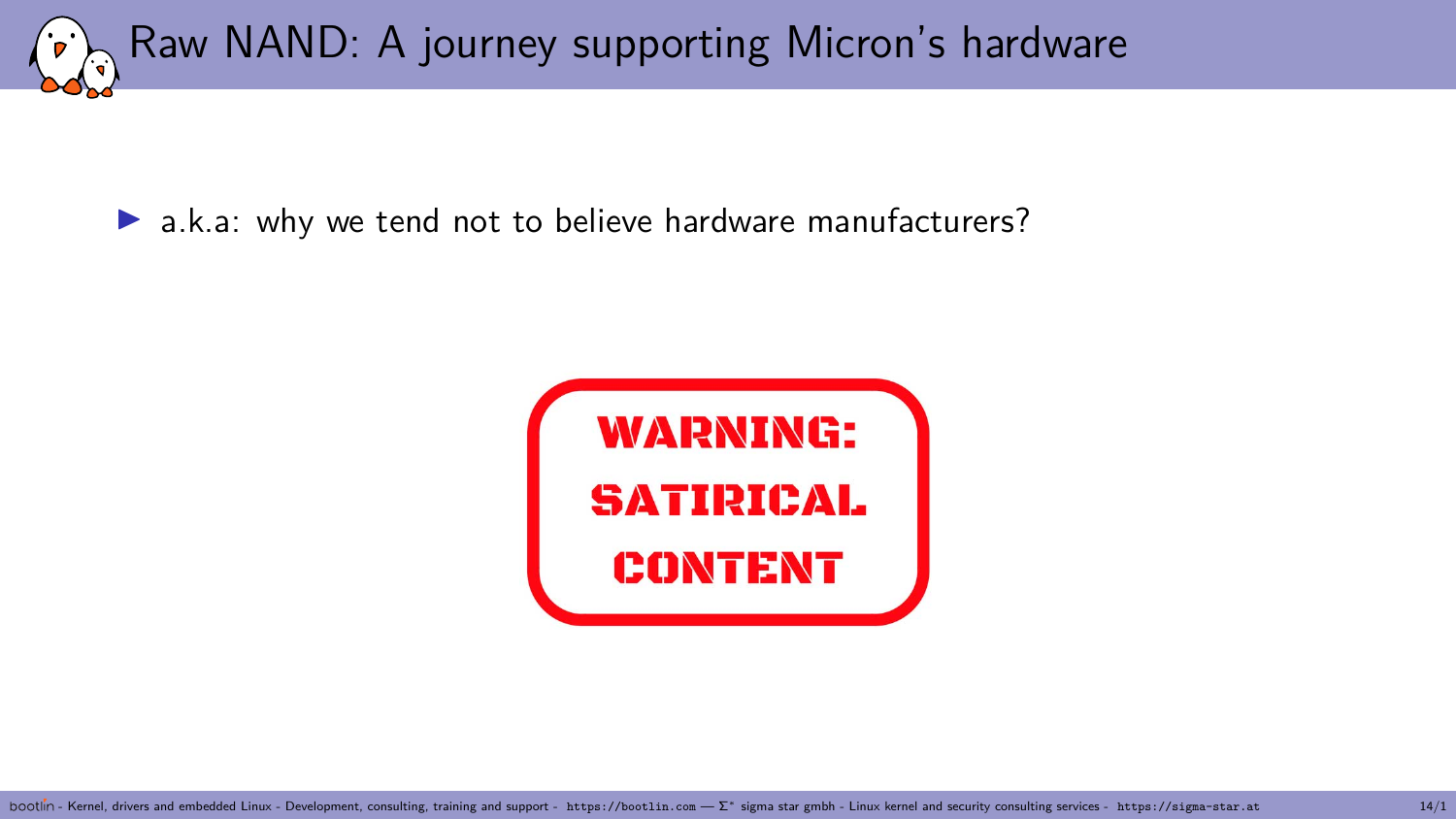Raw NAND: A journey supporting Micron's hardware 1/3

Plot What is the on-die ECC engine capability of a Micron NAND chip, between: unsupported, supported and mandatory?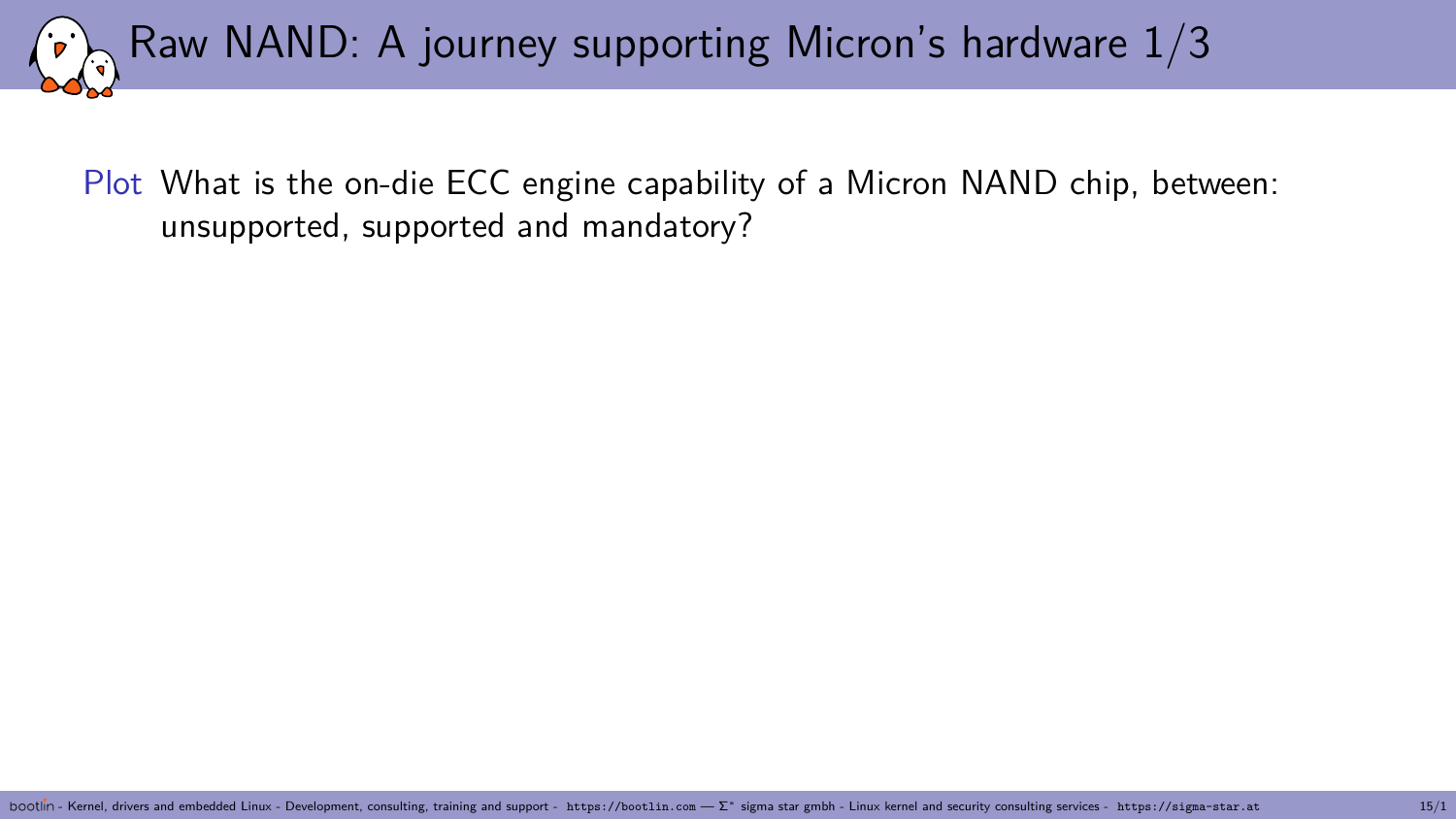Raw NAND: A journey supporting Micron's hardware 1/3

Plot What is the on-die ECC engine capability of a Micron NAND chip, between: unsupported, supported and mandatory?

Solution Discover these information statically: build an ID  $\leftrightarrow$  capabilities table.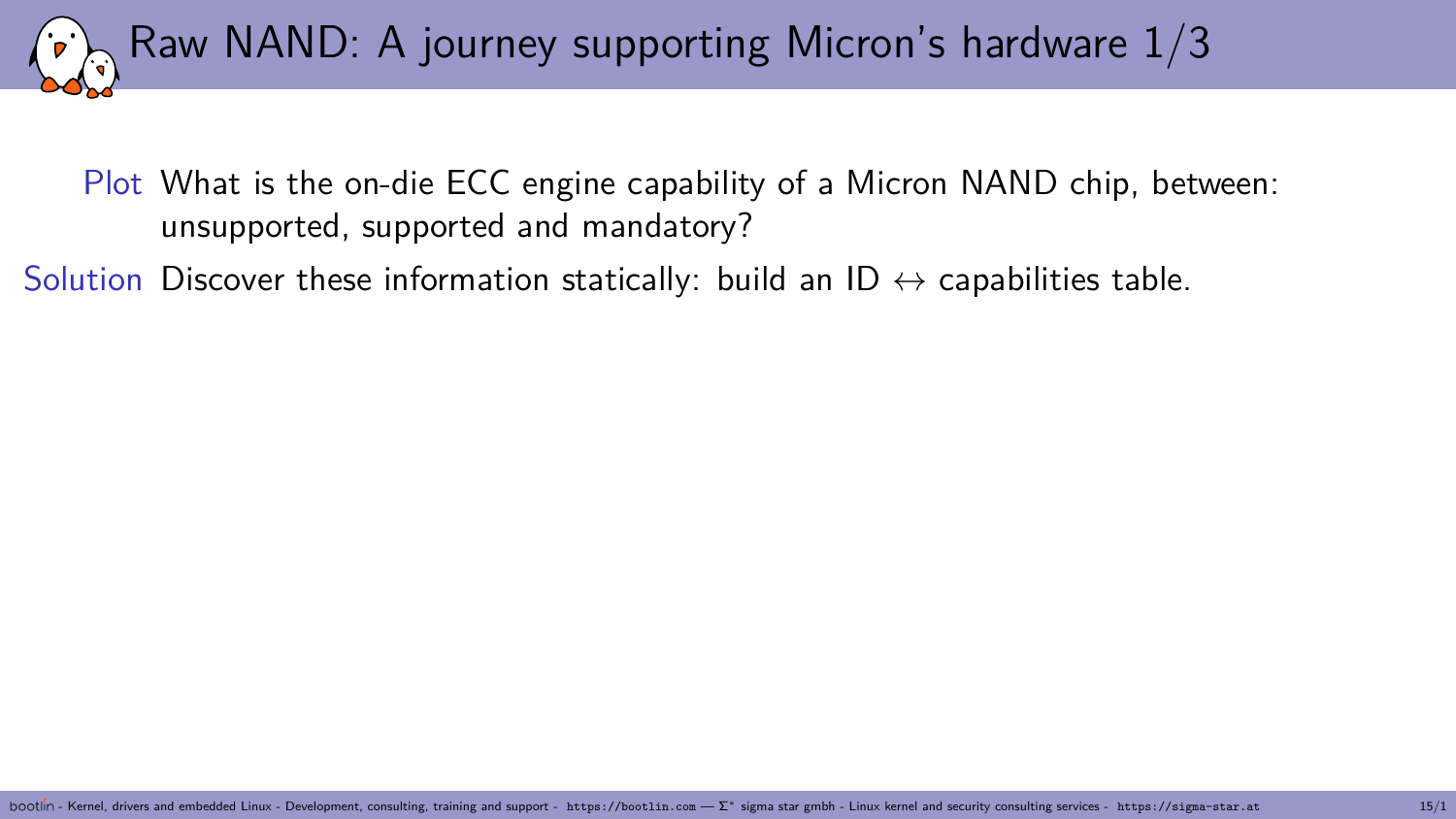Plot What is the on-die ECC engine capability of a Micron NAND chip, between: unsupported, supported and mandatory?

Raw NAND: A journey supporting Micron's hardware 1/3

Solution Discover these information statically: build an ID  $\leftrightarrow$  capabilities table.

Issue 1 It seems that Micron produces many chips with the same ID and blow internal fuses to prevent the advertisement and the use of on-die ECC on outgoing products depending if their on-die ECC tests passed or not. So only the ID, as-is, is unusable.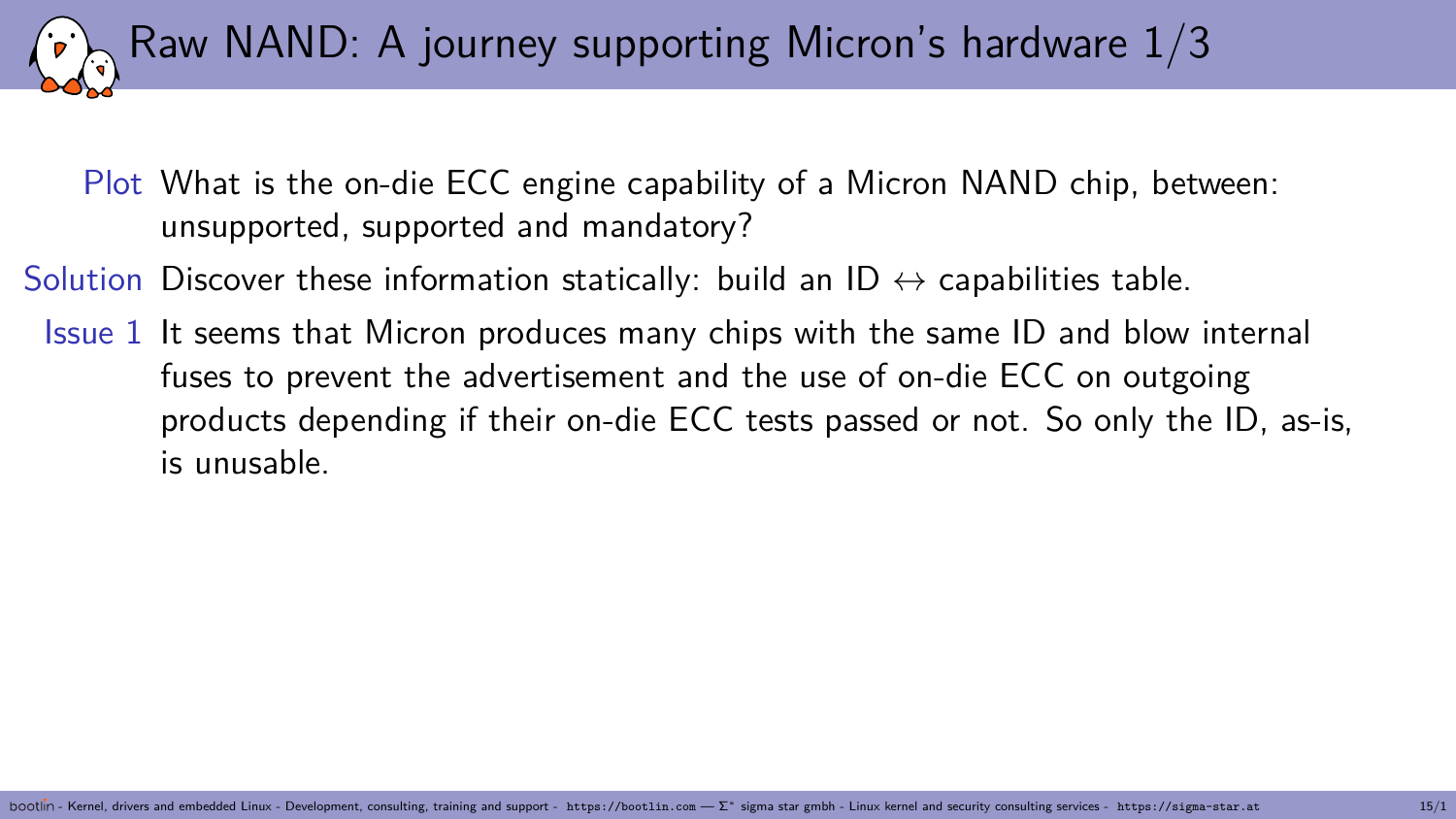Plot What is the on-die ECC engine capability of a Micron NAND chip, between: unsupported, supported and mandatory?

Raw NAND: A journey supporting Micron's hardware 1/3

Solution Discover these information statically: build an ID  $\leftrightarrow$  capabilities table.

- Issue 1 It seems that Micron produces many chips with the same ID and blow internal fuses to prevent the advertisement and the use of on-die ECC on outgoing products depending if their on-die ECC tests passed or not. So only the ID, as-is, is unusable.
	- Fix 1 Discover these information dynamically: enable the engine with ->set features() then read back the ECC engine status with  $\rightarrow$ get features(). With this information we know if the engine is supported. Disable it with  $\sim$  set features(). If  $\sim$  get features() report the engine is still on, on-die ECC is mandatory.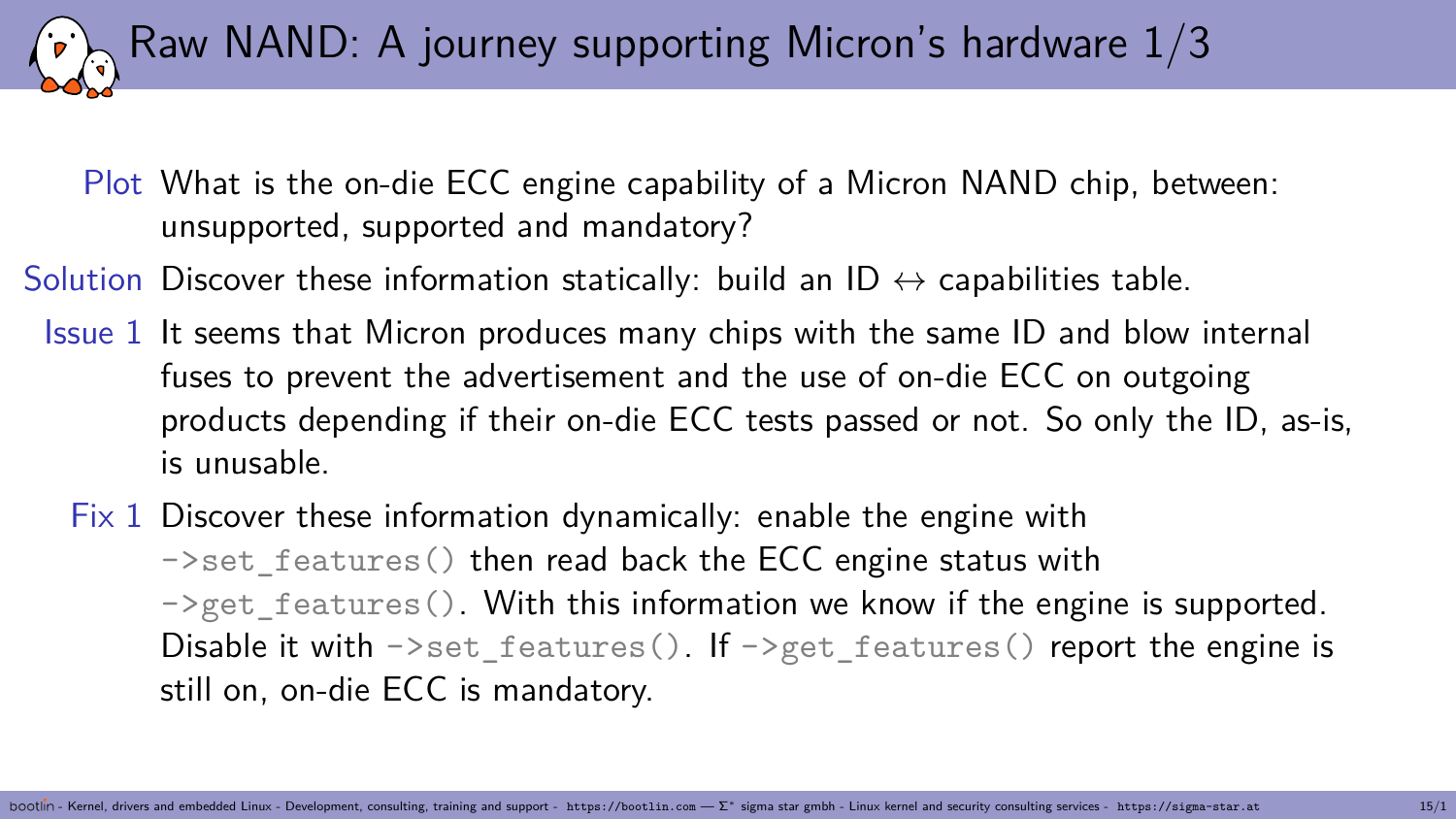

Issue 2 On certain chips where on-die ECC is supposedly mandatory,  $-\text{2}$ get features() returns that it is disabled.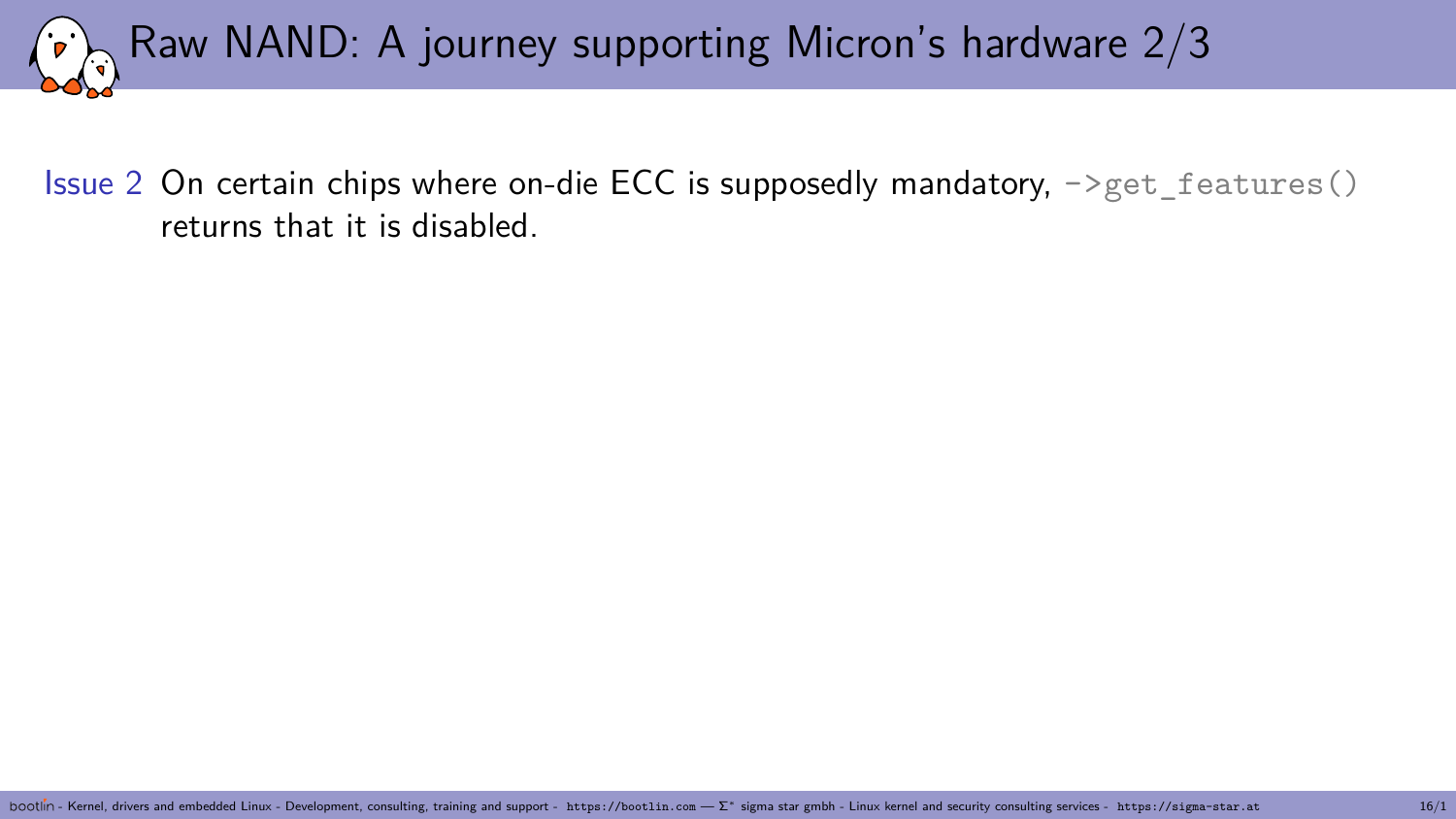

- Issue 2 On certain chips where on-die ECC is supposedly mandatory,  $\rightarrow$ get features() returns that it is disabled.
	- Fix 2 Use the ECC\_STATUS bit of the 5th ID byte as discriminant, our observations shows that it is dynamically changed and it reflects what  $\rightarrow$ get features() fails to retrieve.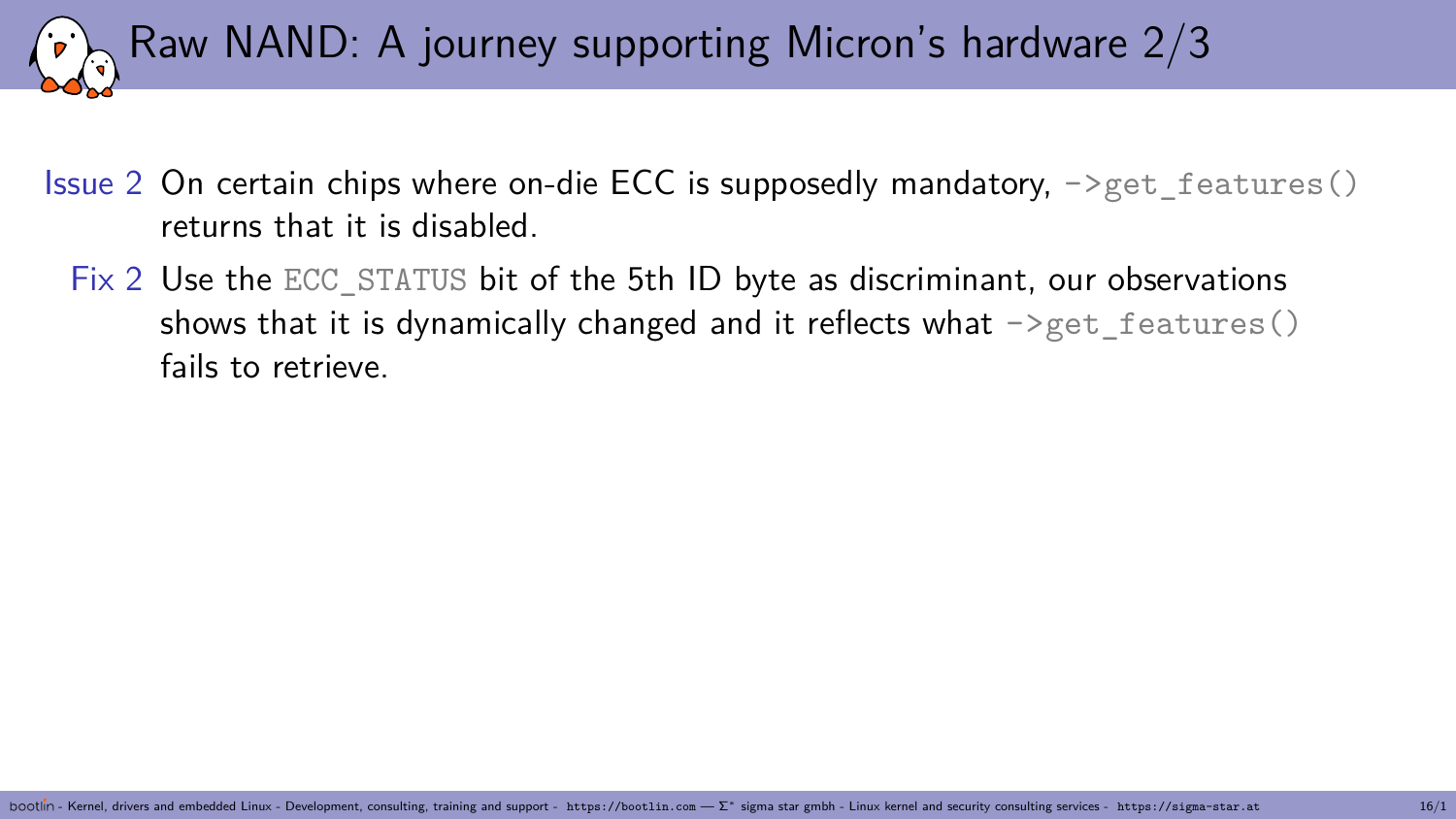Raw NAND: A journey supporting Micron's hardware 2/3

- Issue 2 On certain chips where on-die ECC is supposedly mandatory,  $\rightarrow$ get features() returns that it is disabled.
	- Fix 2 Use the ECC\_STATUS bit of the 5th ID byte as discriminant, our observations shows that it is dynamically changed and it reflects what  $\rightarrow$ get features() fails to retrieve.
- Issue 3 Has explained above, a chip without on-die ECC does not mean there is no ECC engine on it, it means it is at least unavailable. But, there are buggy chips where enabling the engine with a  $\rightarrow$ set feature() will work despite the fact that the engine is not supposed to be available and will probably not work reliably!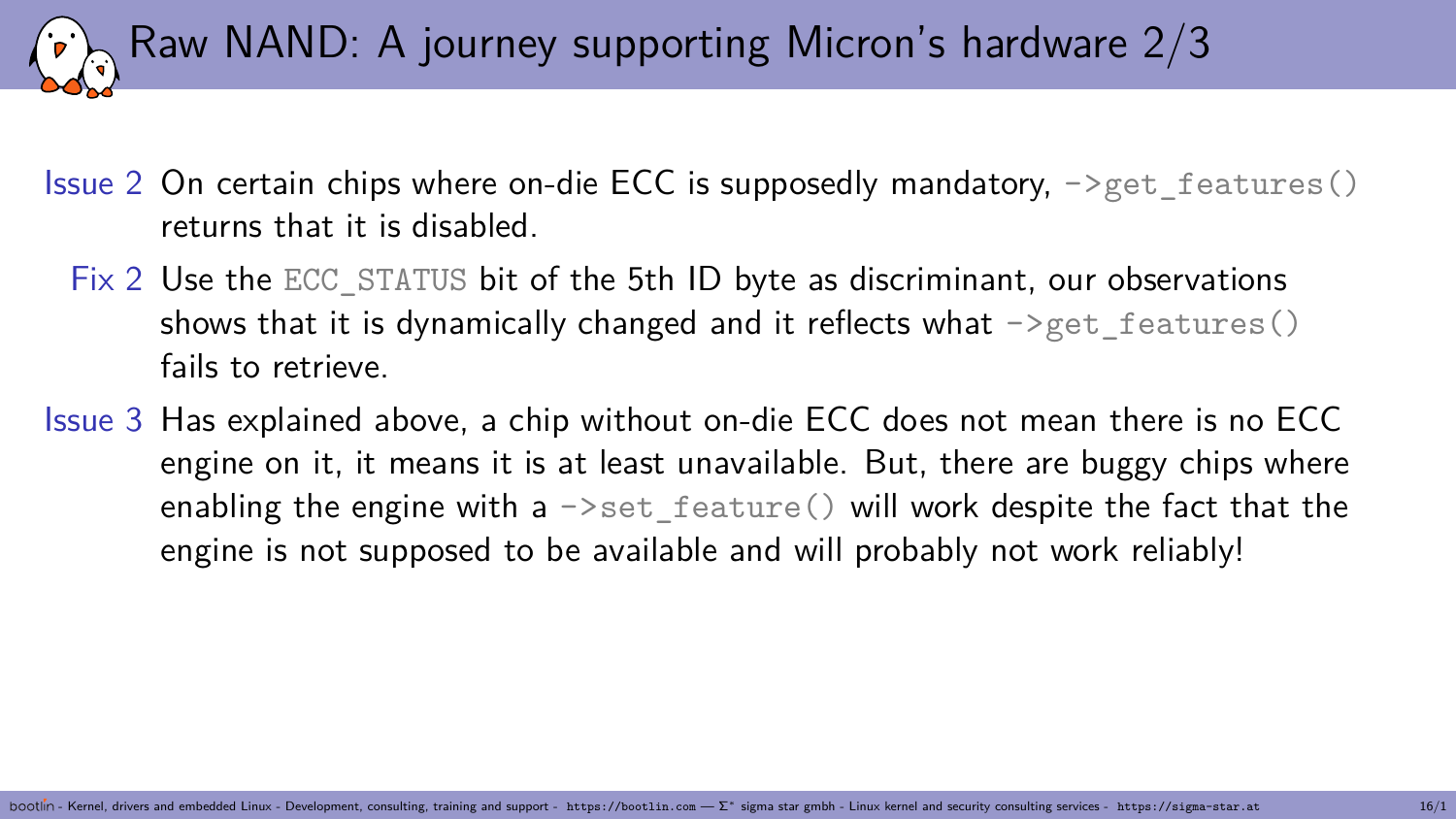Raw NAND: A journey supporting Micron's hardware 2/3

- Issue 2 On certain chips where on-die ECC is supposedly mandatory,  $-\text{2}$ get features() returns that it is disabled.
	- Fix 2 Use the ECC\_STATUS bit of the 5th ID byte as discriminant, our observations shows that it is dynamically changed and it reflects what  $\rightarrow$ get features() fails to retrieve.
- Issue 3 Has explained above, a chip without on-die ECC does not mean there is no ECC engine on it, it means it is at least unavailable. But, there are buggy chips where enabling the engine with a  $\rightarrow$ set feature() will work despite the fact that the engine is not supposed to be available and will probably not work reliably!
	- Fix 3 Let's check **first** the ECC\_STATUS bit, and activate the engine only if the default state reflects an available engine. The engine will still be activated and deactivated if it appears to be present and usable, in order to know if it is mandatory.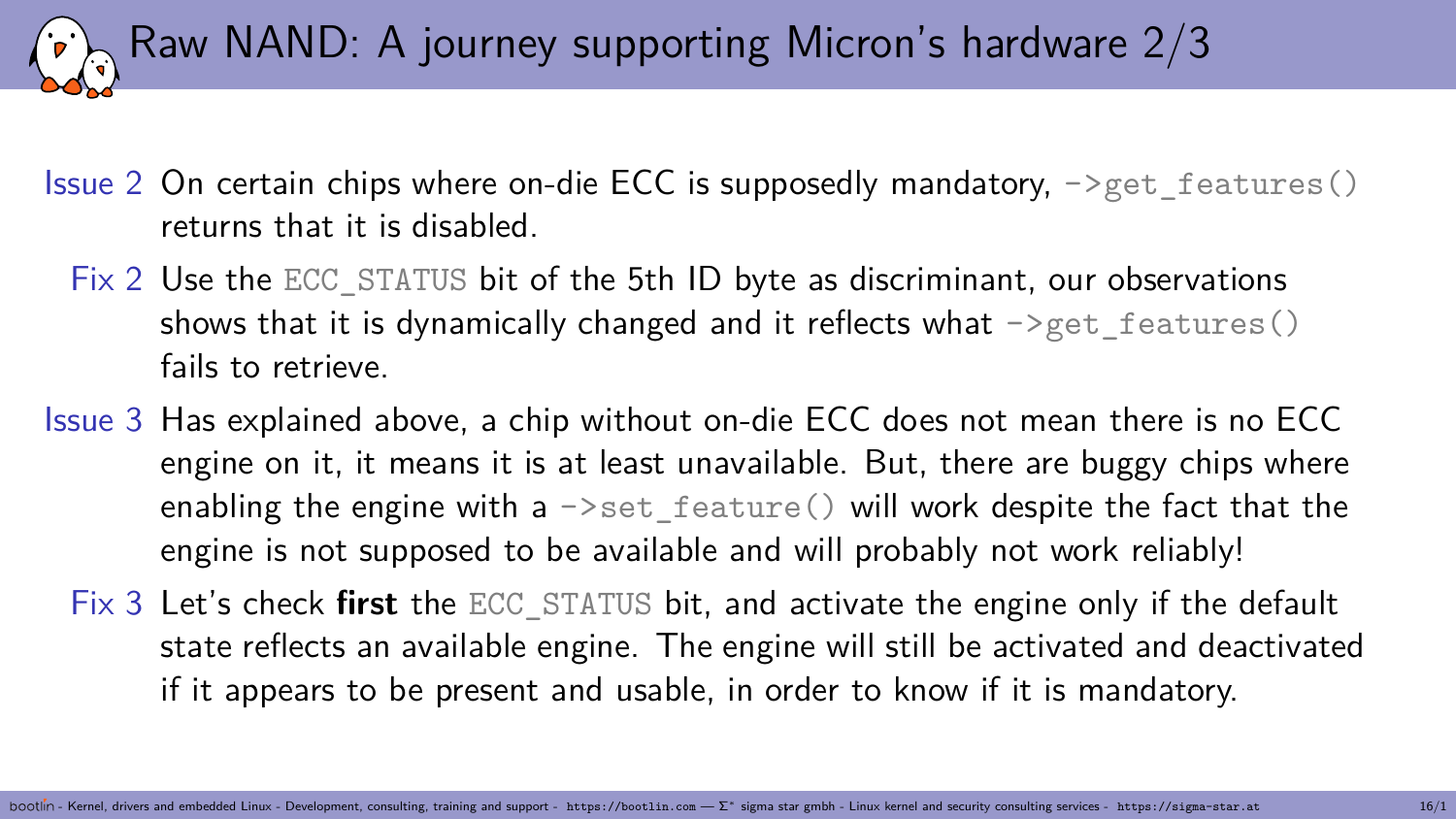# Raw NAND: A journey supporting Micron's hardware 3/3

Issue 4 We found chips that do not update the ECC\_STATUS bit when the engine is enabled.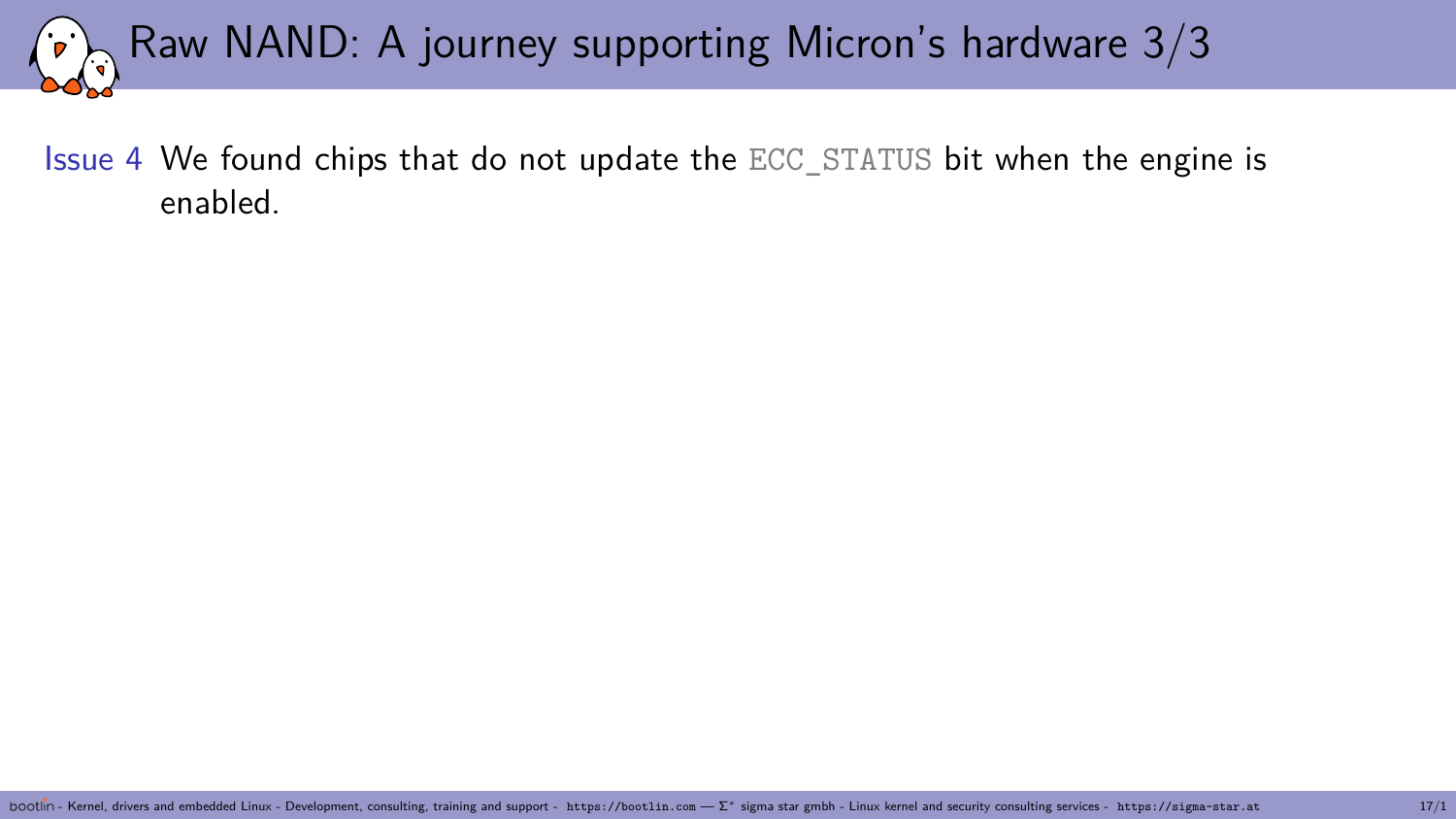

- Issue 4 We found chips that do not update the ECC\_STATUS bit when the engine is enabled.
	- Fix 4 Micron advises to rely on  $\rightarrow$  get\_features(). Oh, wait...



 $\triangleright$  Back to endless part number tables. Maybe they did mess that too?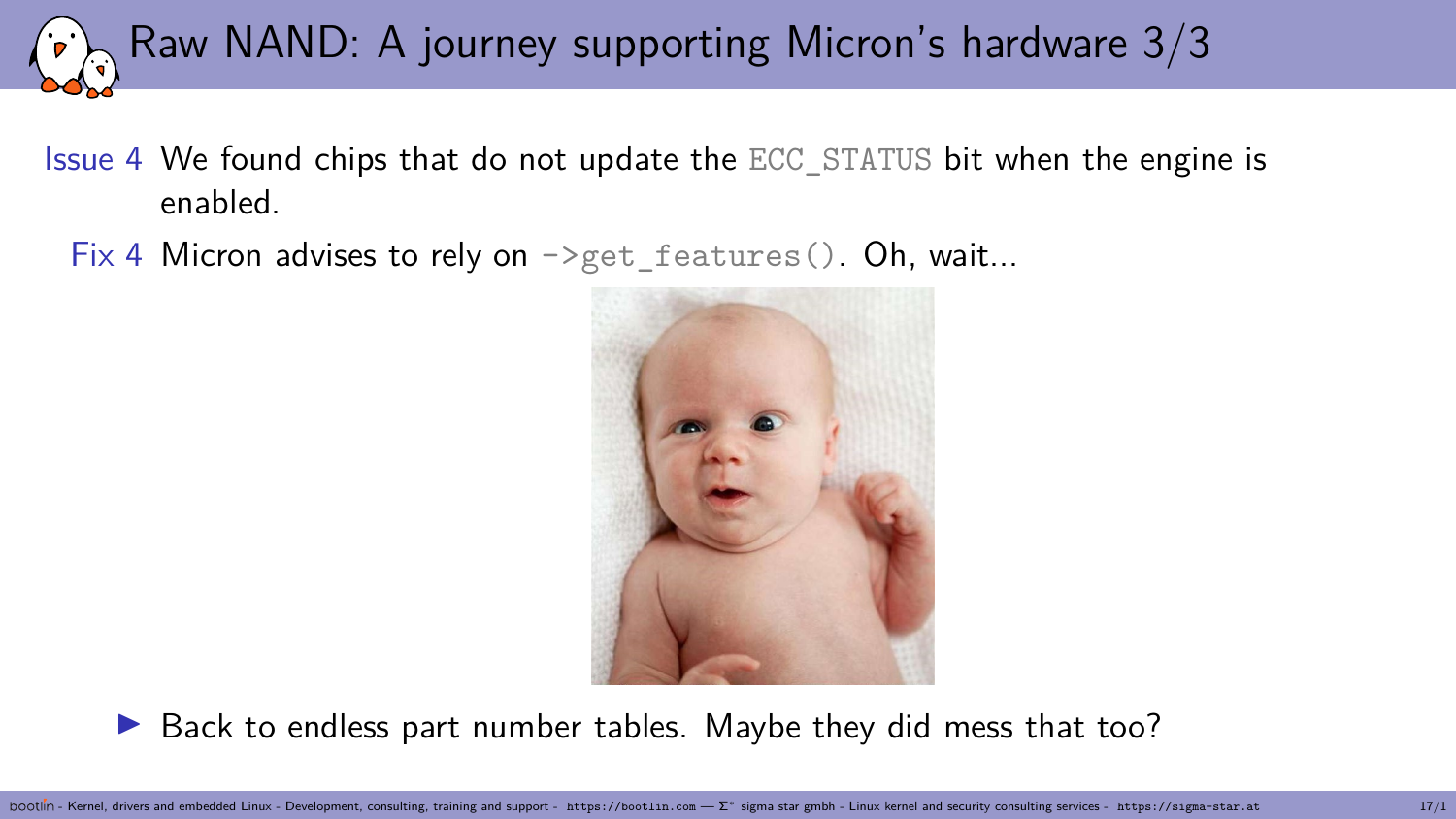# Raw NAND: Supporting more and more hardware

- $\blacktriangleright$  Raw NANDs should have died by now
- $\blacktriangleright$  New controllers (or IP flavors):
	- ▶ MTK, Tegra, STM32 FMC2, Amlogic, Brcmnand, Macronix
- $\triangleright$  Cleaned, updated, migrated to use the new hooks:
	- ▶ Marvell, OMAP2, Sunxi, GPMI, Qualcomm, Denali, VF610, FSMC, Ams-Delta



- $\triangleright$  Not dead enough from my perspective :)
- $\blacktriangleright$  What does my crystal ball says?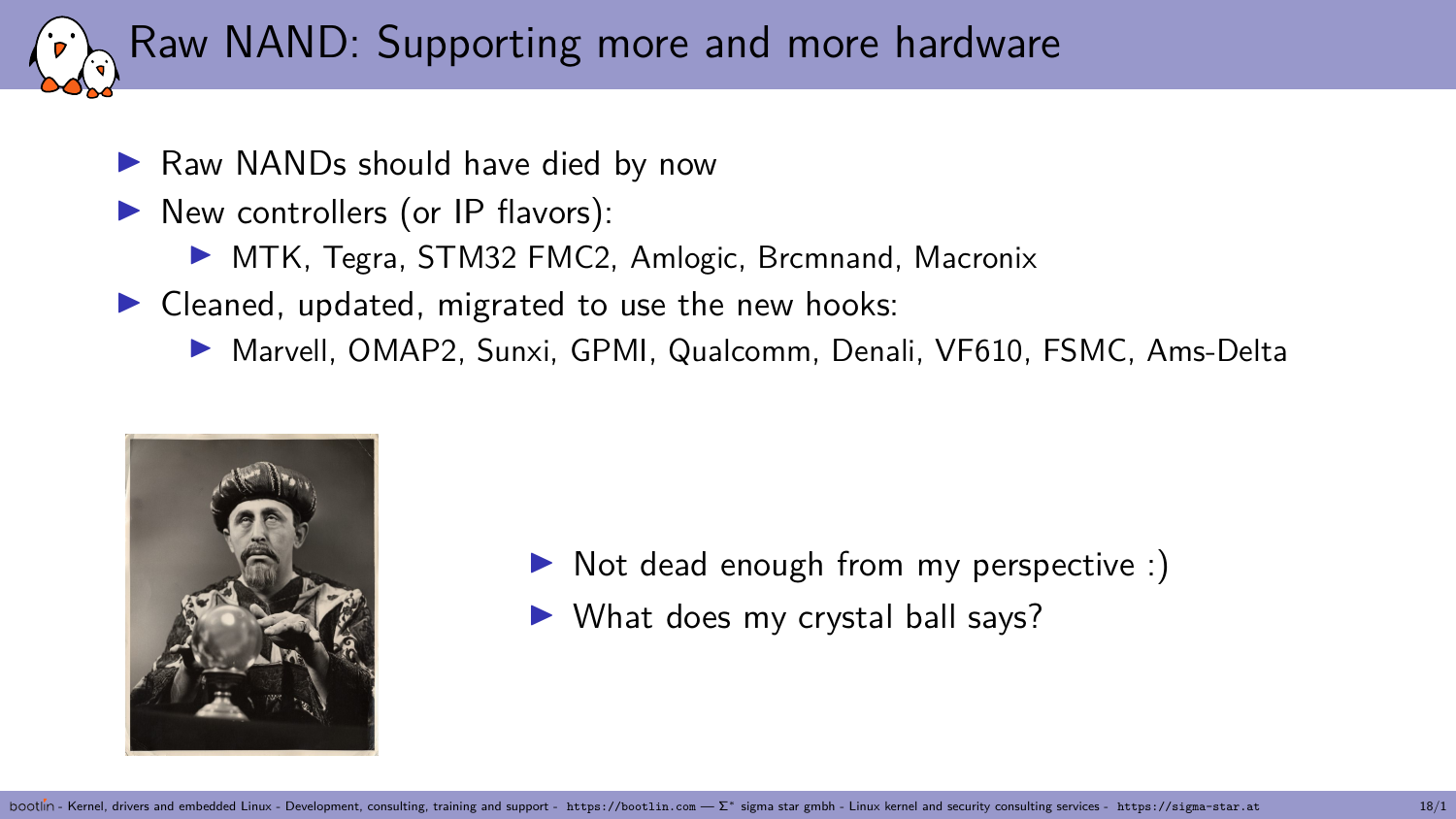

- $\triangleright$  SPI controllers are memory agnostic
- Introduction of the  $\text{spin-mem}$  layer
- $\triangleright$  Standardizes how to communicate with a device



- $\triangleright$  Command set is device specific (2 known at this time)
- $\triangleright$  Supports direct-mapping!
- $\triangleright$  Generic SPI controller drivers can implement the spi\_mem\_ops interface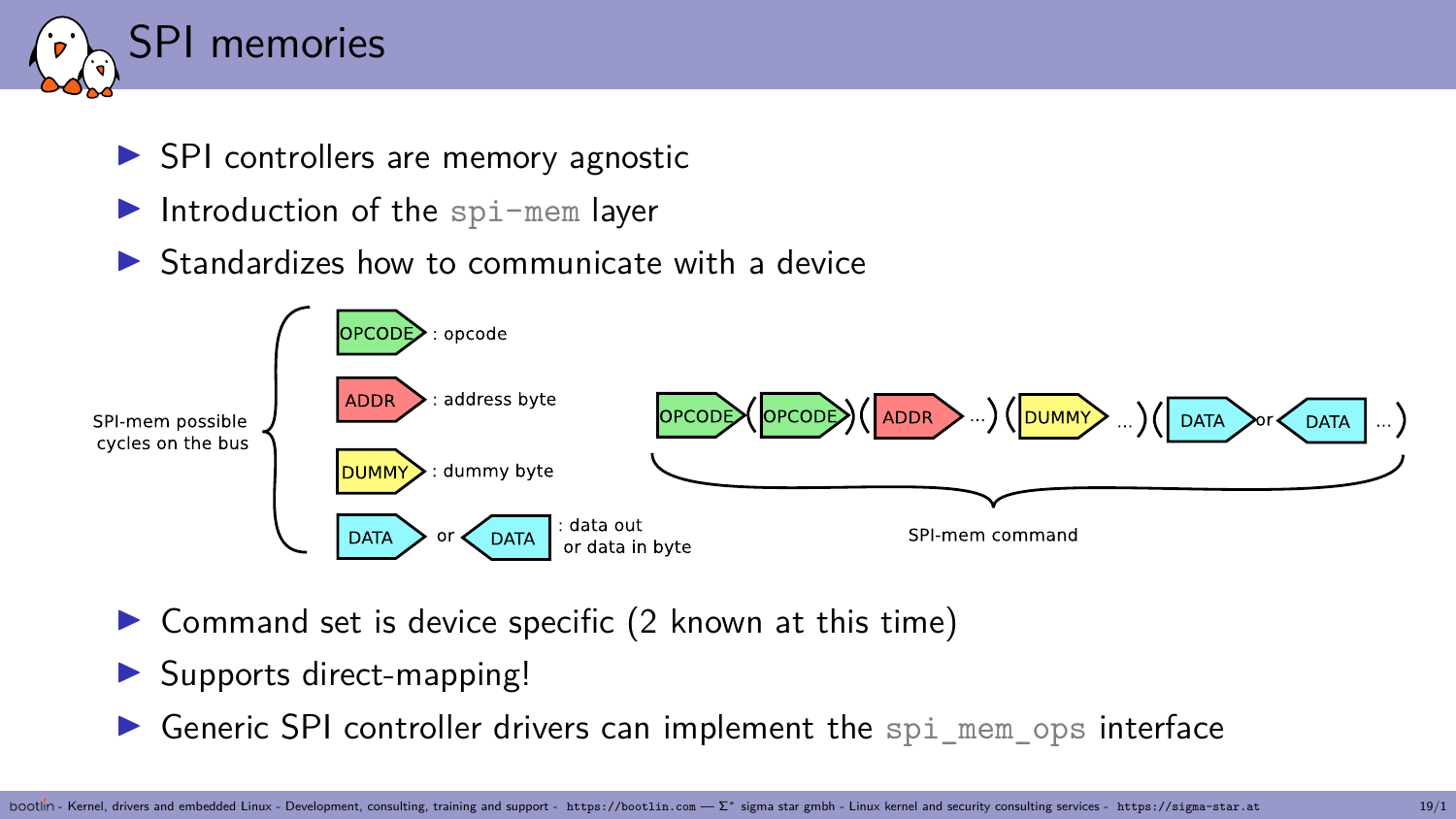

- Introduction of a real SPI-NAND framework, built on top of  $\text{sol-mem}$
- $\triangleright$  Similarly to  $\triangleright$   $\triangleright$   $\text{exec\_op}()$ , translates the upper layer I/O requests into SPI cycles thanks to the spi-mem abstraction layer
- I Very active field, could replace raw memories in the near future due to the parallelization of data sampling (dual-spi, quad-spi, octo-spi) abstracted by the spi-mem layer.
- $\blacktriangleright$  Plenty of new chips already supported, keeps increasing!
	- ▶ Winbond, Gigadevices, Toshiba, Micron, Macronix, Paragon

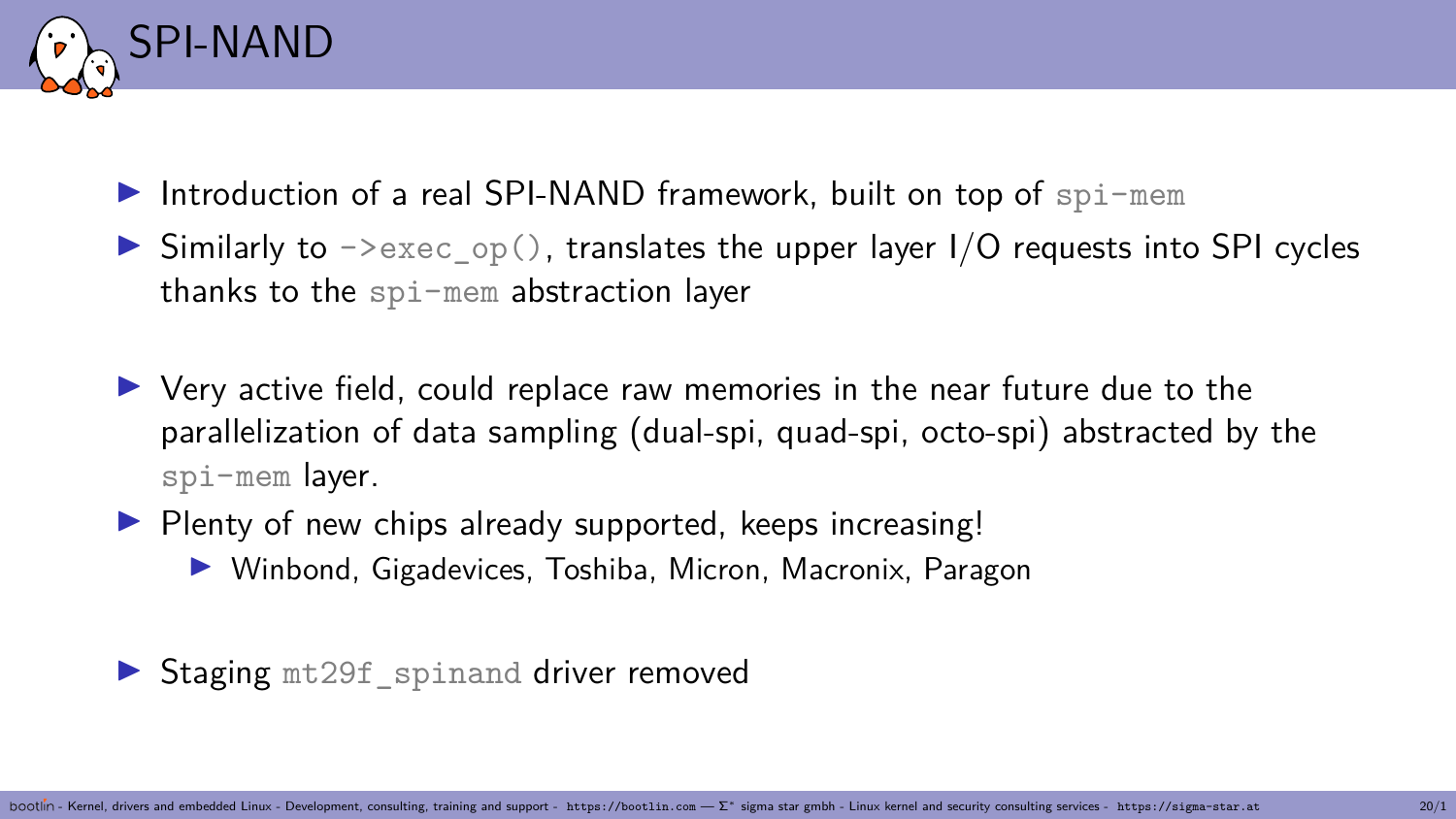

▶ Much older than the SPI-NAND framework

- $\blacktriangleright$  Re-worked to fit the spi-mem approach
	- $\blacktriangleright$  Temporary use of the m28p80 driver as intermediate layer between SPI-NOR and spi-mem
	- $\triangleright$  Structural changes to move generic code to the SPI-NOR (spi-nor.c) layer
	- $\blacktriangleright$  Get rid of manufacturer specific code in the generic bits



 $\triangleright$  Goal is to get rid of the SPI-NOR controller drivers entirely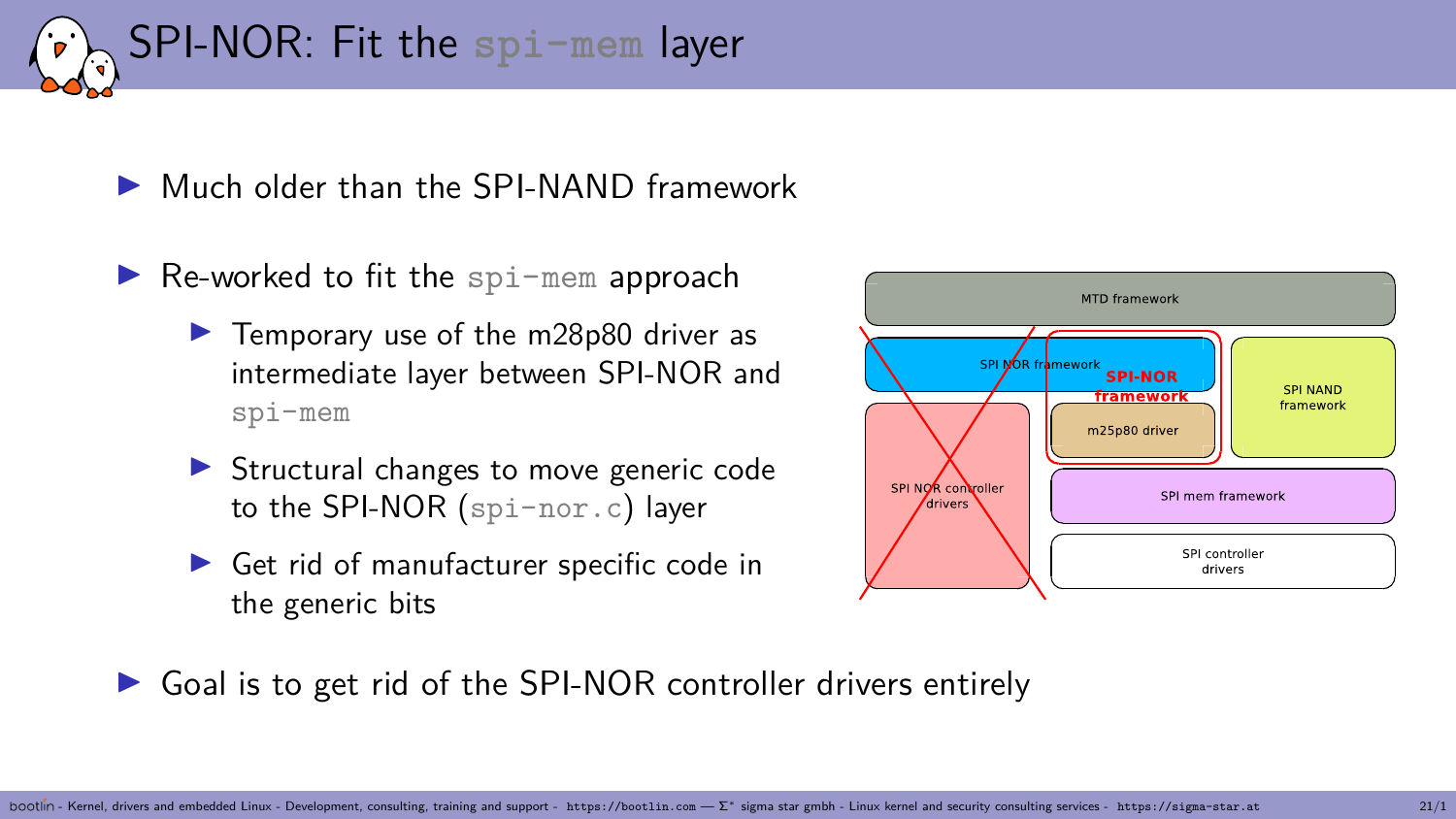

 $\triangleright$  DMA'able buffers mandatory now (assumed by the spi-mem layer)

- $\blacktriangleright$  Lock/unlock logic reworked
- Motable new features:
	- $\triangleright$  System power management support
	- $\blacktriangleright$  Non-uniform erase size
	- $\blacktriangleright$  JEDEC SFDP 4-byte Address Instruction Table parser
	- $\triangleright$  ->default init() and ->post sfdp() hooks to tweak the flash parameters
	- $\triangleright$  Octal mode

 $\blacktriangleright$  . . .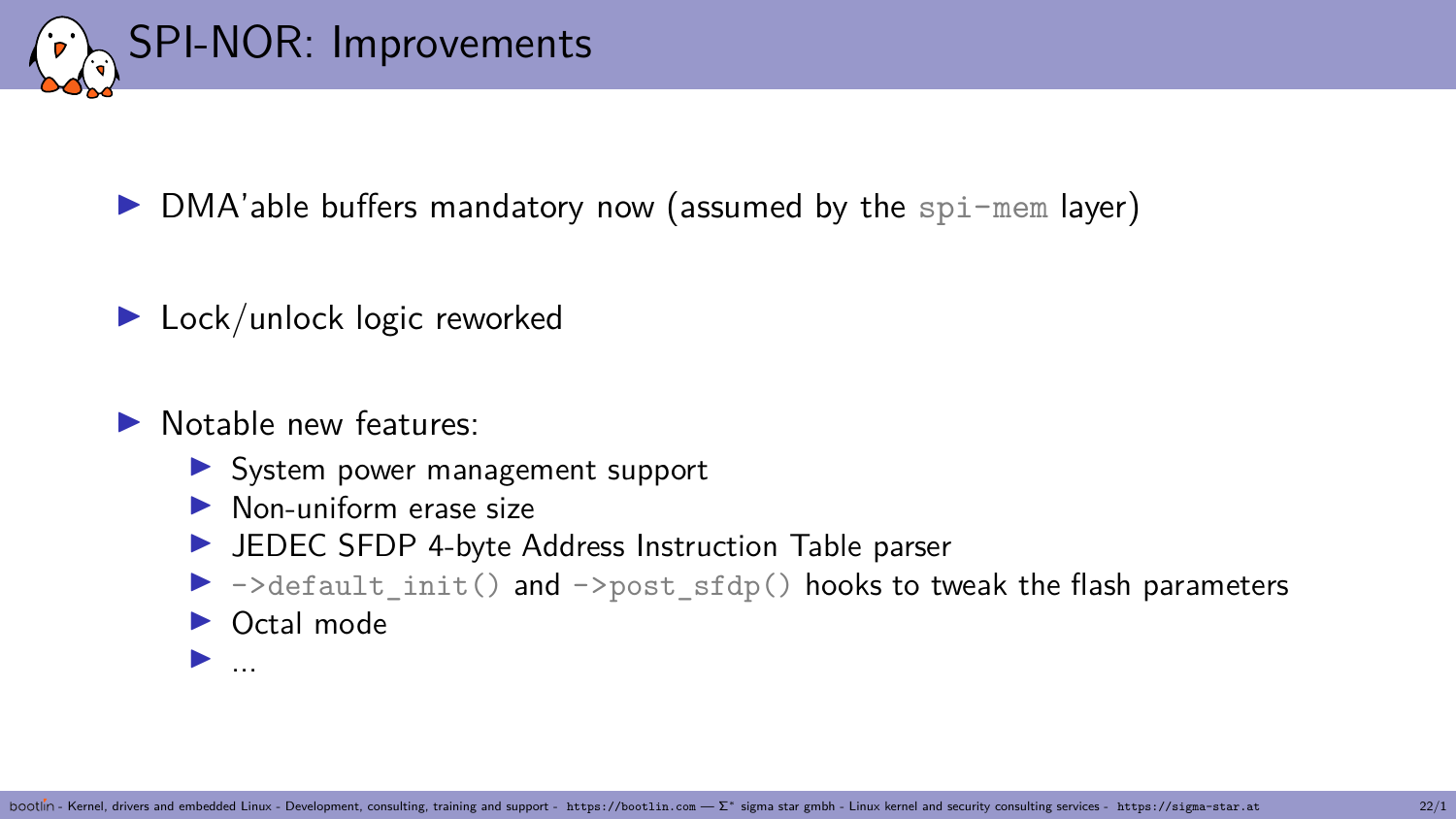

 $\triangleright$  29/10/2019 @ Lyon: Vignesh talk about HyperBus support in Linux

- ▶ Physically similar to Octo-SPI
- I Double data rate
- ▶ Part of xSPI standard JEDEC 251 (standardizes all SPI-NOR flashes)
- Different protocol than what traditional SPI NOR chips use

#### $\blacktriangleright$  HyperFlash

- $\triangleright$  NOR based memory with HyberBus interface
- ▶ Follows CEI Parallel NOR command set drivers/mtd/chips/cfi\_cmdset\_0002.c
- $\triangleright$  Command set encapsulated by the HyperBus protocol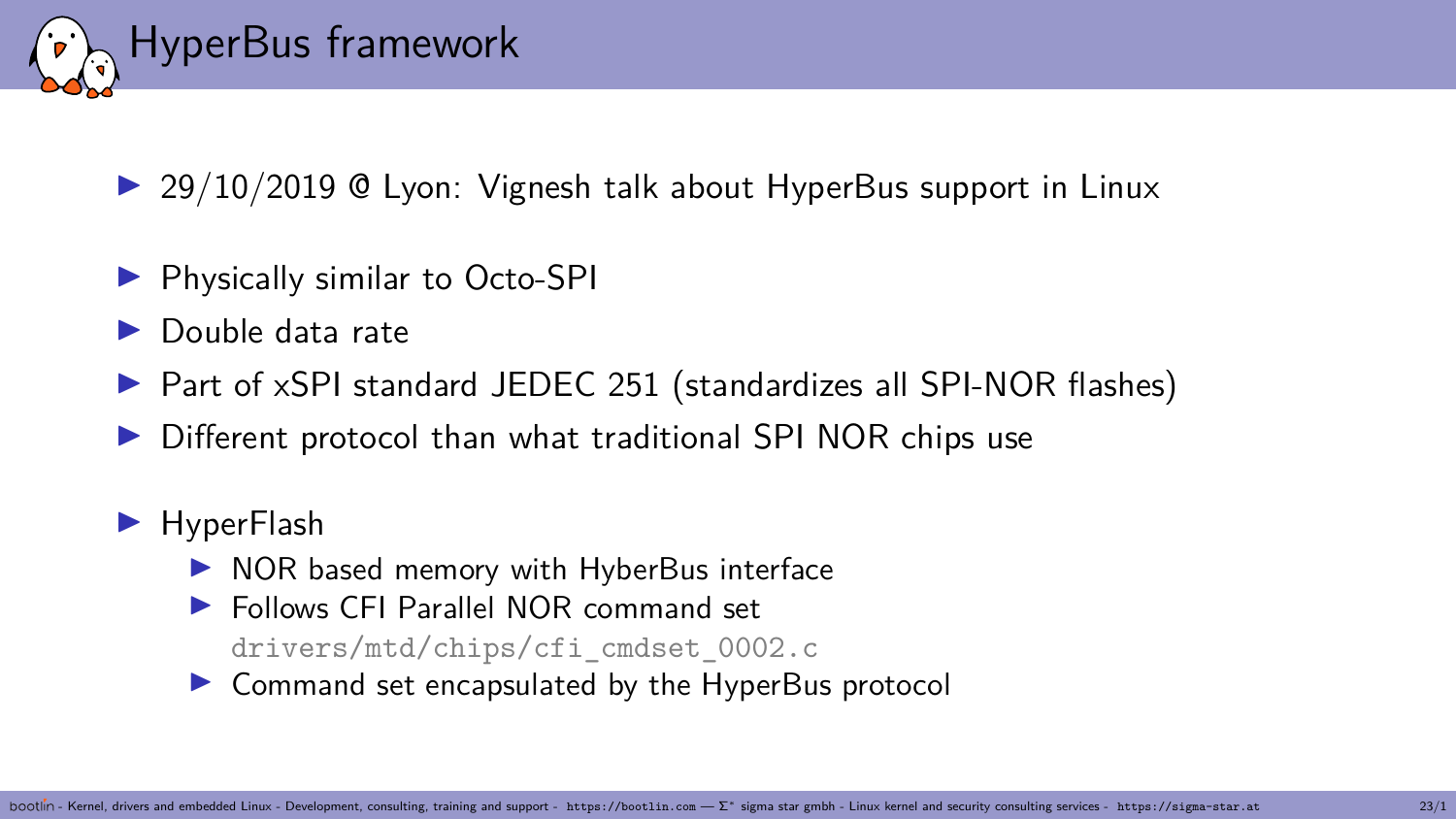<span id="page-30-0"></span>

## [Wear leveling and file-system layers](#page-30-0)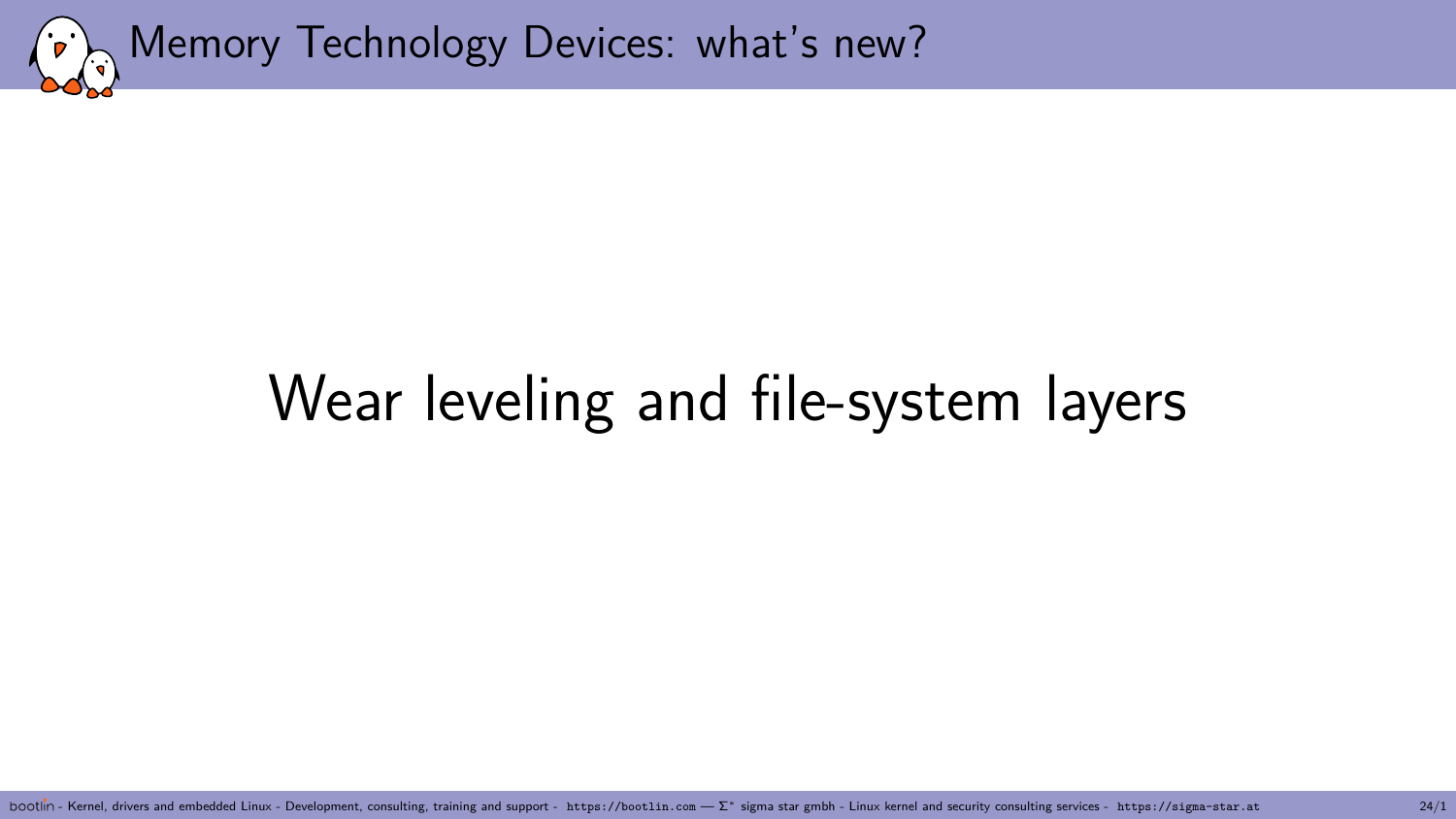

- $\triangleright$  Reading the same page over and over can corrupt nearby pages
- $\triangleright$  Big issue on MLC NAND but also possible on SLC NAND
- $\triangleright$  Problem: Seldom read pages might corrupt faster than you can fix them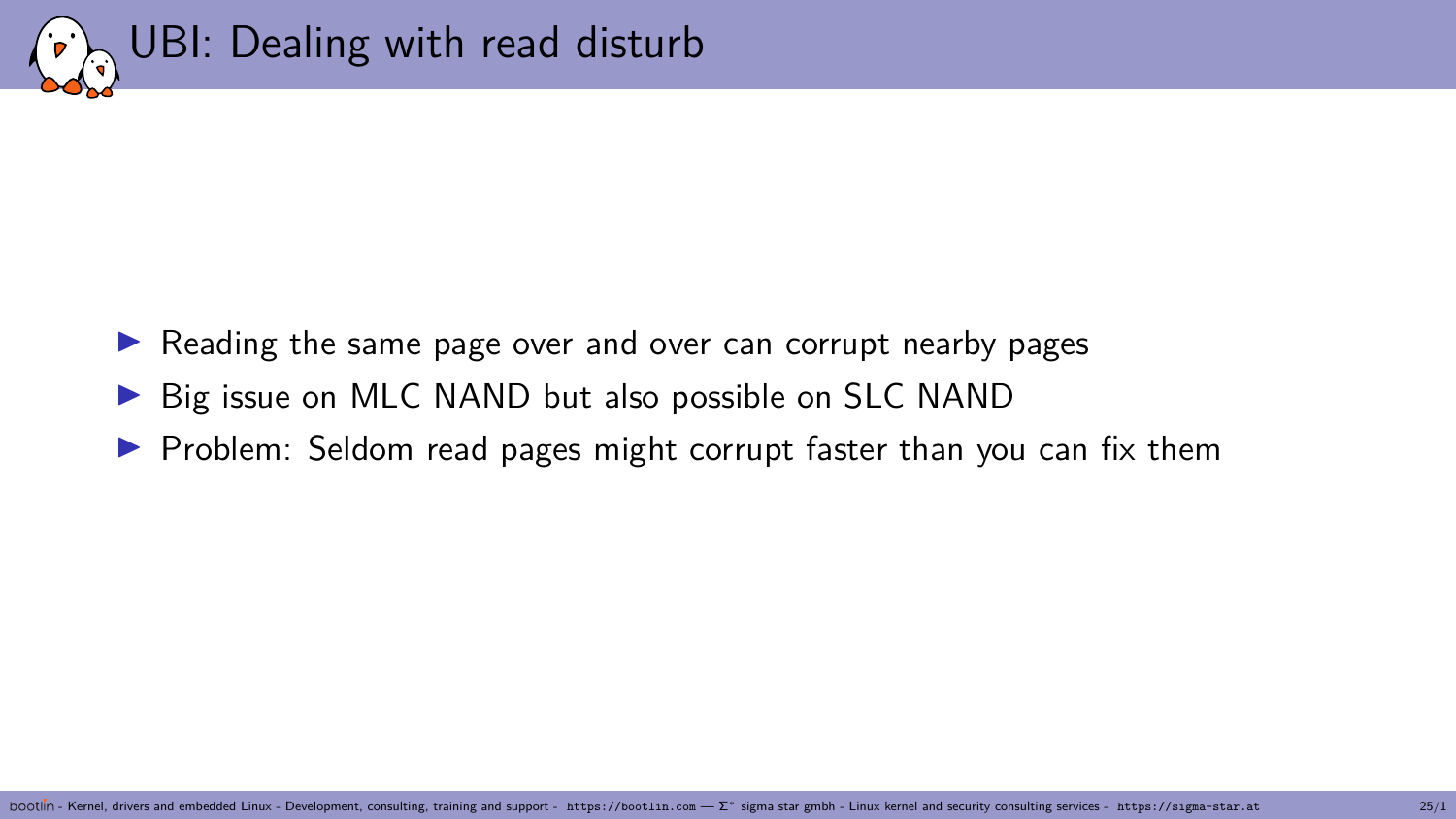

- ▶ Old solution: Read whole NAND once in a while
- $\blacktriangleright$  . reading on what layer?
- ▶ UBI does wear leveling for us, so we need to read at UBI level
- ▶ Once a week: dd if=/dev/ubiX\_Y of=/dev/null
- $\blacktriangleright$  Done?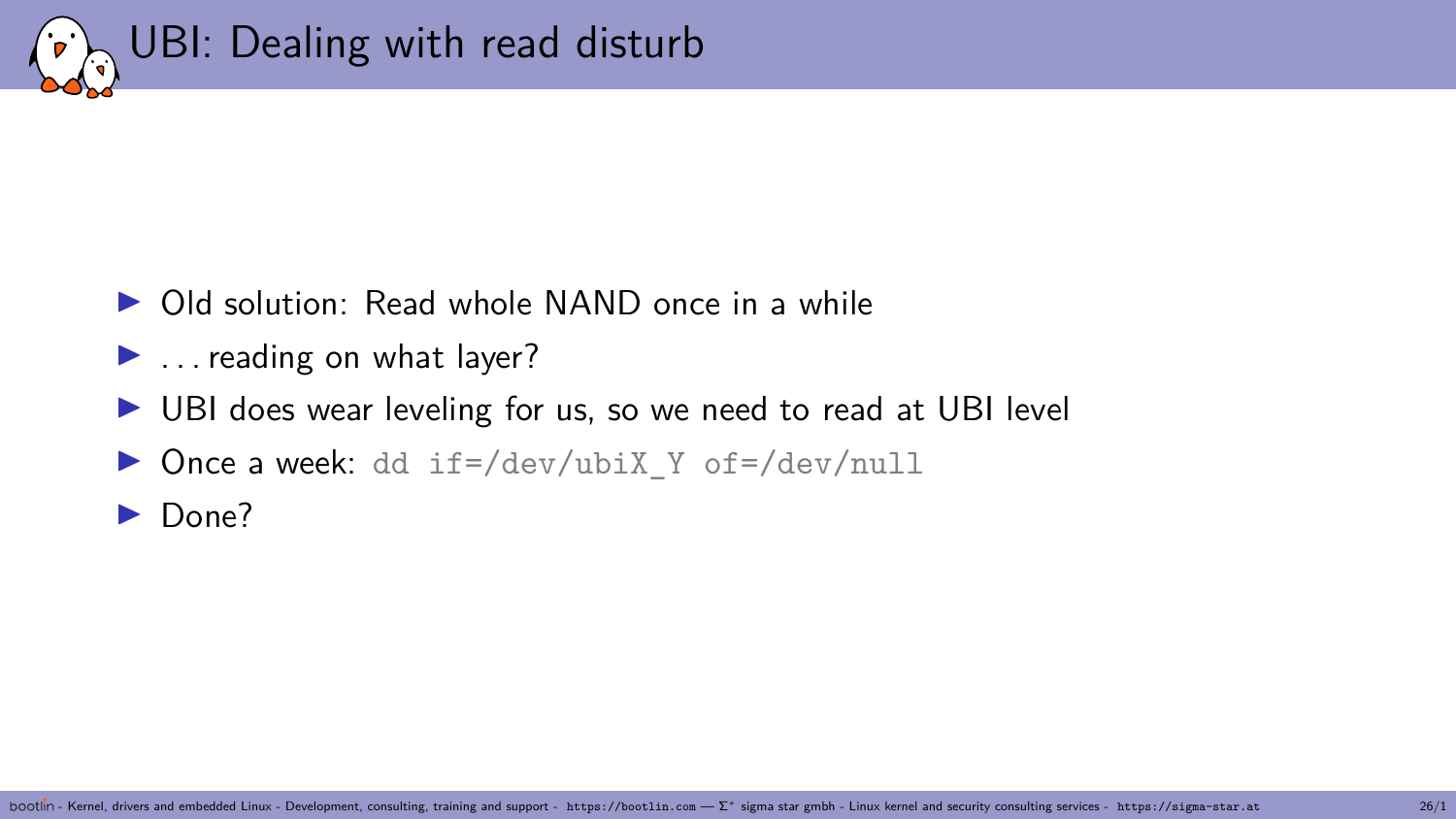

- $\blacktriangleright$  Problem 1: Hurts performance
- $\triangleright$  Problem 2: Will only catch pages with UBI user data, no meta data
- $\triangleright$  Solution for problem 2: Reboot also once in a while
- Upon UBI attach UBI reads all meta data and can detect errors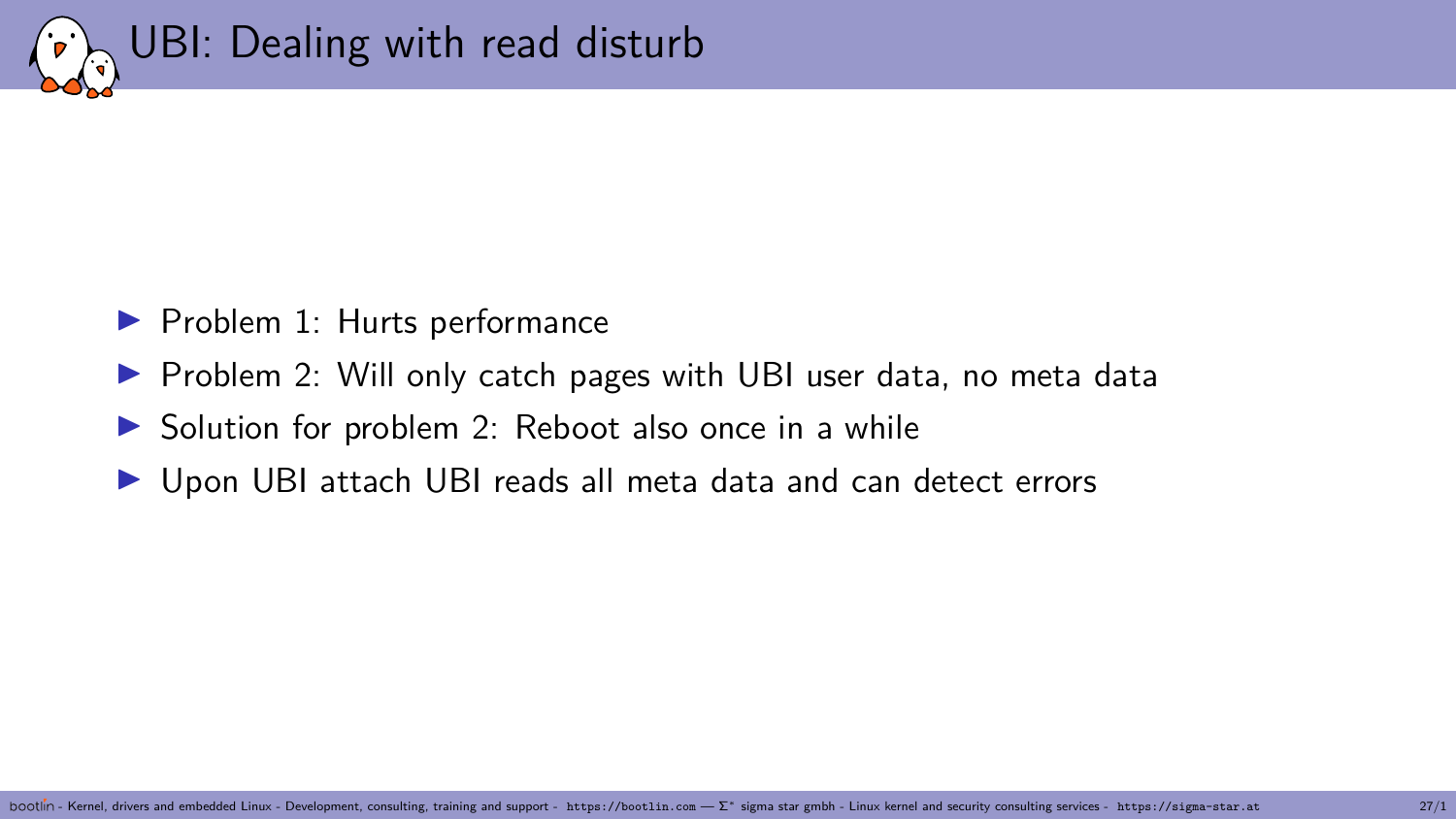

- $\blacktriangleright$  Fastmap makes things interesting, as always
- $\triangleright$  At attach time most meta data is not read
- $\triangleright$  UBI meta data can bitrot and corrupt badly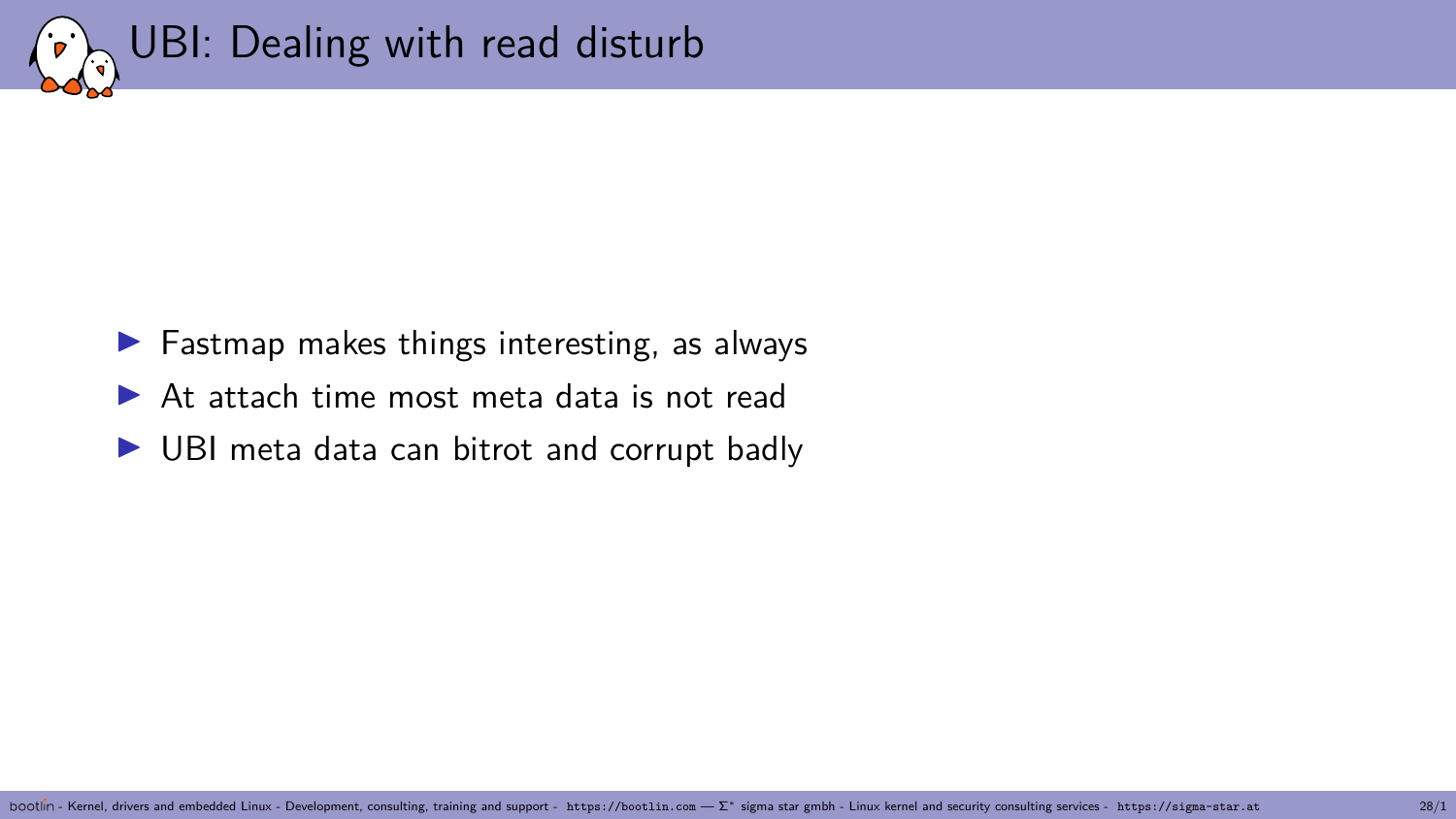

- $\triangleright$  Simple UBI ioctl interface to userspace
- $\blacktriangleright$  Allows userspace to initiate checks
- $\blacktriangleright$  PEBs can be in many different state, userspace has to restart checks
- $\triangleright$  Simple but handy userspace daemon: ubihealthd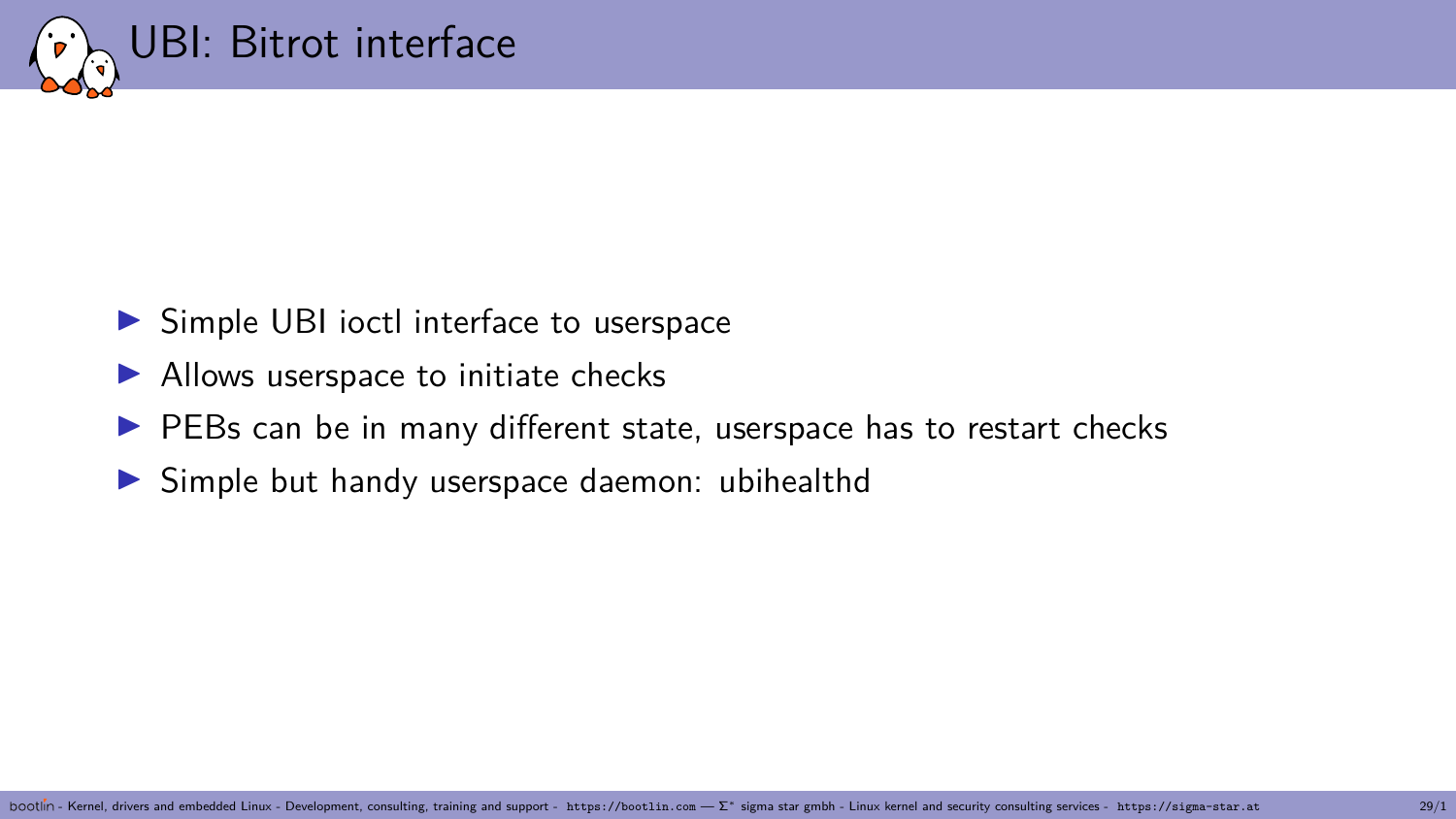

- $\blacktriangleright$  Part of mtd-utils package
- $\triangleright$  Stateless, no config file, no state file needed
- $\triangleright$  Shuffles list of PEBs and checks every block one by one
- $\triangleright$  One PEB per 120 seconds, default value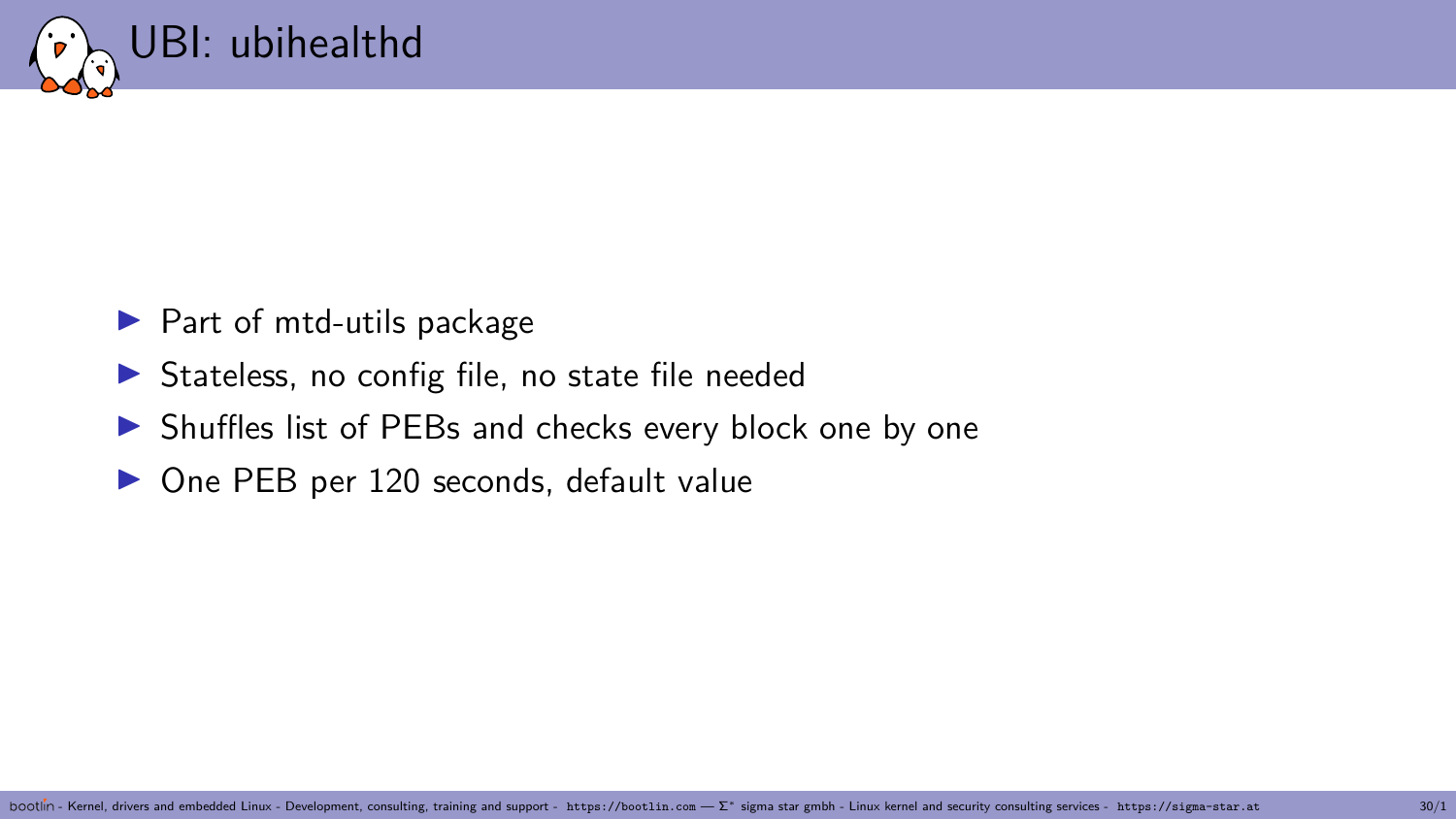

#### $\triangleright$  fstests (former xfstests) can now test UBIFS

- $\blacktriangleright$  Useful for regression testing
- $\triangleright$  Some tests can fail, e.g. atime tests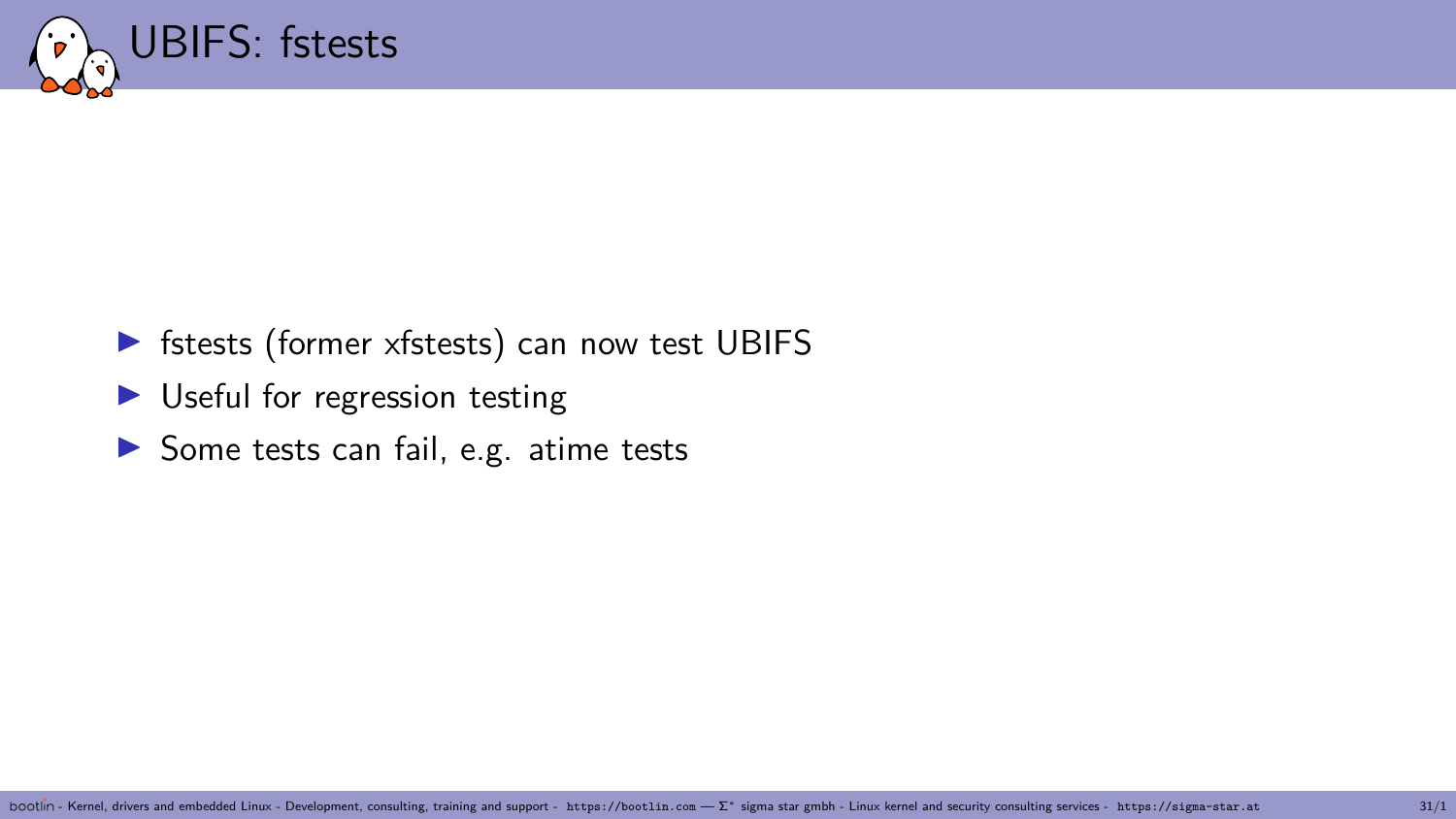

- $\triangleright$  Beside of encryption you also want your data authenticated
- $\triangleright$  UBIFS authentication can be combined with encryption
- $\triangleright$  UBIFS encryption via fscrypt covers only user data
- I UBIFS authentication covers user and meta data
- e.g. switching inodes of  $\sin/\log n$  and  $\sin/\tan \theta$  will be detected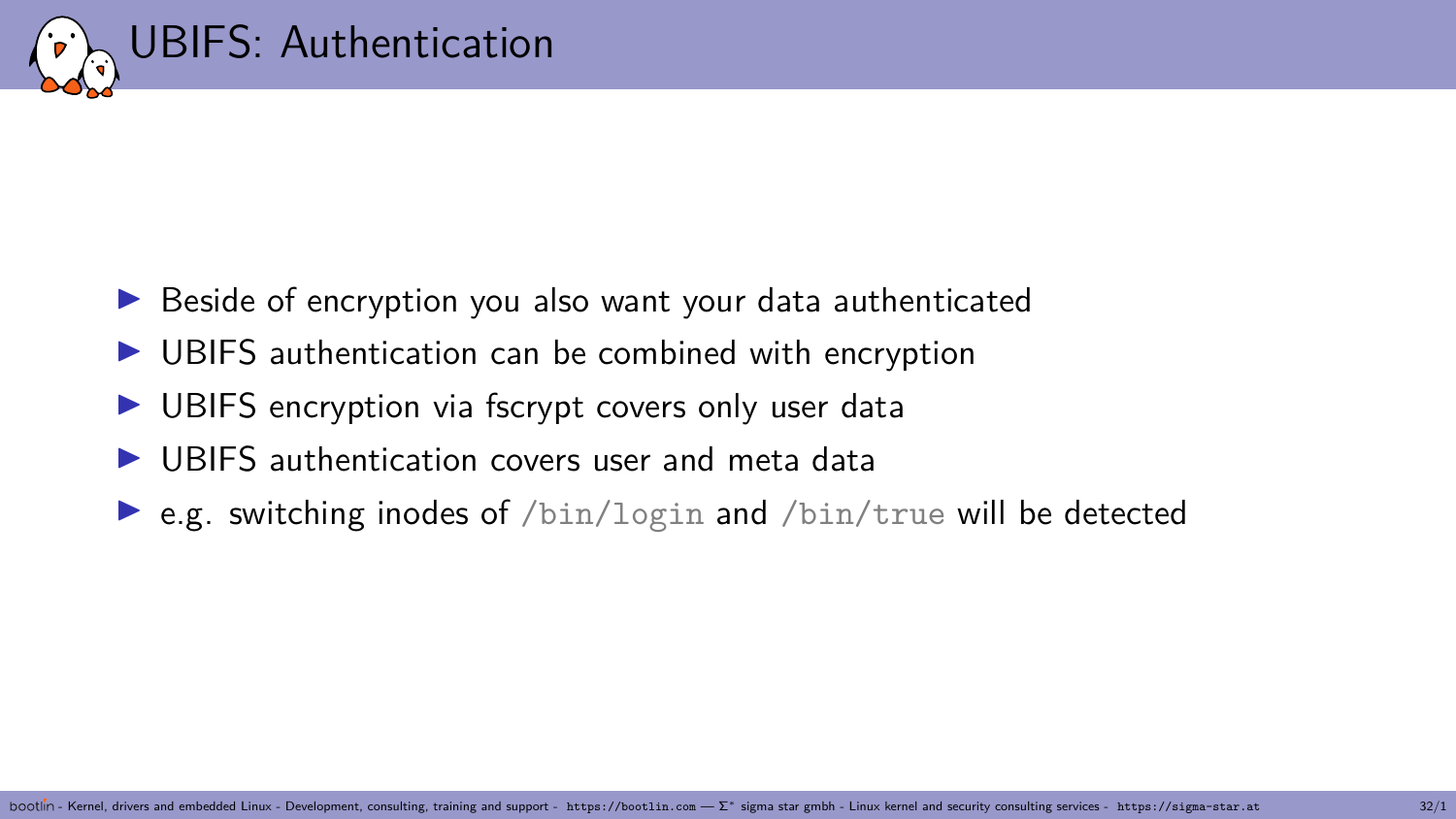

#### $\blacktriangleright$  xattrs saw major rework

 $\triangleright$  O\_TMPFILE needed multiple fixes, sadly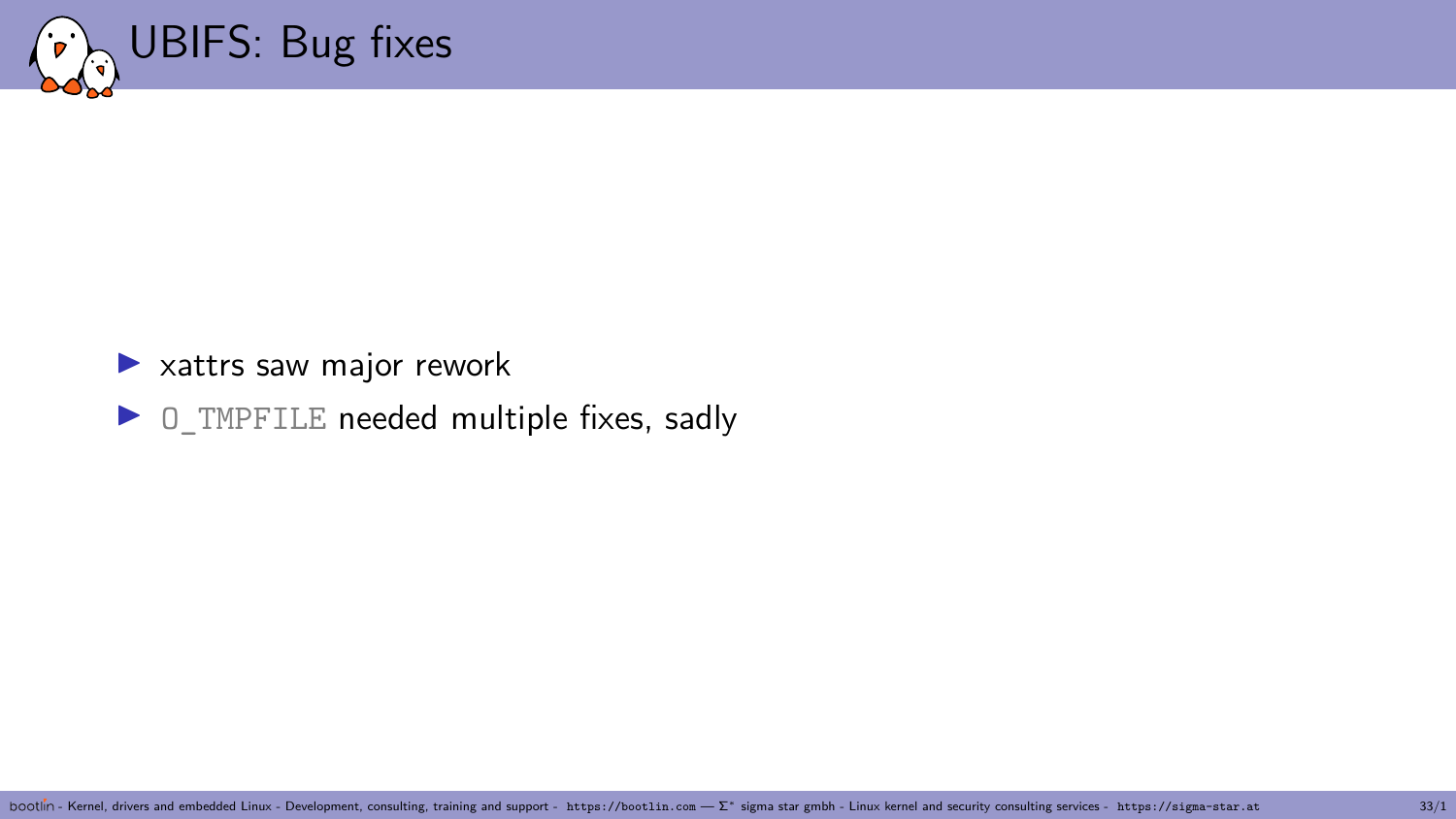

#### $\blacktriangleright$  Definitely coming

- $\blacktriangleright$  NAND
	- $\blacktriangleright$  External ECC engines
	- $\triangleright$  MLC support (in pseudo SLC mode)
- $\blacktriangleright$  HyperBus
	- $\blacktriangleright$  HyperRAM support
	- $\blacktriangleright$  Use of spi-mem layer
- $\blacktriangleright$  Keep on dreaming
	- ▶ ONFI for SPI-NANDs? Maybe, maybe not
	- $\triangleright$  DMA-able buffers everywhere in MTD (implies new I/O requests structures)
	- $\triangleright$  An MTD I/O scheduler, parallelized access
		- $\blacktriangleright$  Running upstream Linux in SSDs?